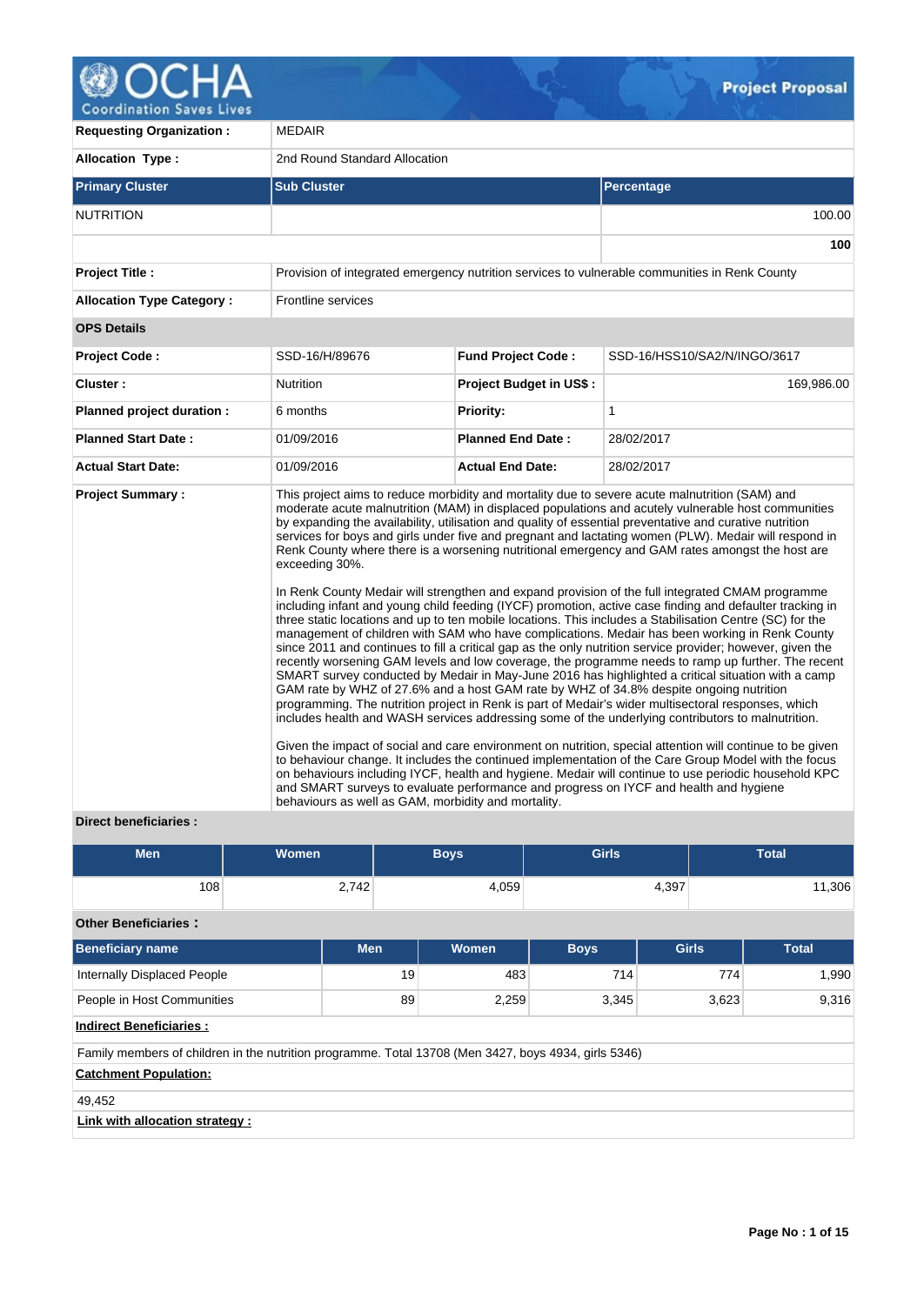This project will contribute to the overall objective of the CHF allocation strategy to address life-threatening needs due to severe and moderate acute malnutrition in areas where the level of need has been identified to be well above the emergency threshold with a GAM rate of greater than 23%.

Cluster Objective 1: Medair will continue to implement comprehensive CMAM nutrition programmes in Renk County through Therapeutic Supplementary Feeding Programme (TSFP), Outpatient Therapeutic Programme (OTP), SC, and IYCF service provision including intensive expansion of active case finding and defaulter tracing of children 6-59 months and PLW. This will be reinforced by the multisectoral programme already in place.

Cluster Objective 2: Except for a few exceptions, all nutrition interventions are integrated into existing health service and additional outreach sites will be set up and repositioned to more populated host areas to improve coverage in this worsening nutritional emergency. Preventative measures addressing social and care environment will continue to take place with BCC activities for PLW and caretakers addressing IYCF practices at facility as well as community level through the Care Group Model.

Cluster Objective 3: Medair conducted a pre-harvest SMART survey in May-June2016 in Renk County and plans to conduct a KPC survey in September 2016 to evaluate IYCF behaviour change and other contributing factors such as health and WASH. An exhaustive MUAC screening is currently in progress and will be repeated in three months and include PLWs throughout Renk County. Medair will continue to be an active member of the Nutrition Cluster as part of the Strategic Advisory Group and other taskforces (NIWG, IYCF and CMAM) to ensure good coordination and quality programming.

### **Sub-Grants to Implementing Partners :**

| <b>Partner Name</b>                                   | <b>Partner Type</b> | <b>Budget in US\$</b>       |
|-------------------------------------------------------|---------------------|-----------------------------|
|                                                       |                     |                             |
| Other funding secured for the same project (to date): |                     |                             |
| <b>Other Funding Source</b>                           |                     | <b>Other Funding Amount</b> |
| <b>OFDA</b>                                           |                     | 229,422.00                  |
|                                                       |                     | 229.422.00                  |

# **Organization focal point :**

| <b>Name</b>   | <b>Title</b>                        | <b>Email</b>                  | <b>Phone</b>     |
|---------------|-------------------------------------|-------------------------------|------------------|
| Anne Reitsema | <b>Country Director</b>             | cd-southsudan@medair.org      | +211-924-143-746 |
| Caroline Boyd | <b>Head of Country</b><br>Programme | caroline.boyd@medair.org      | +41-21 694 8475  |
| Becky Hammond | <b>Nutrition Advisor</b>            | nutadvisor-sds@medair.org     | +211 914 316826  |
| Louise Damant | <b>Programme Funding</b><br>Manager | funding-southsudan@medair.org | +211 927 058148  |

## **BACKGROUND**

# **1. Humanitarian context analysis**

Following the outbreak of violence in Juba in July 2016, the August 2015 peace agreement dangles by a thread with the future of the Transitional Government of National Unity unknown. The violence in Juba reignited latent conflict across the Equatorias and Greater Upper Nile regions. This latest outbreak of fighting combined with a year on year inflation rate of 660% and a worsening food security situation have contributed to a worsening humanitarian situation. Unpredictable population movements and access constraints have impacted project activities and Medair has continued to monitor the security situation closely. Recent estimates indicate that over 1.6 million people are currently internally displaced, a figure that almost doubled from 2015 with the number increasing every day. A total of 6.1 million people are estimated to be in need of humanitarian assistance across the country (HRP, Jan 2016).

Due to its strategic positioning, Renk County has become host to a large number of IDP's fleeing the insecurity in surrounding counties and seeking safety at the Sudanese border. Although security in Renk County was more stable than has been seen in previous periods, there was still insecurity near Jelhak in the second quarter of 2016. Additionally, in March 2016, Babaniz, Atam and Shamidi experienced reported aerial bombardment, causing the displacement of over 5,000 people into Renk town, and the surrounding villages. Key potential flash points remain to be monitored closely over the coming period. Population numbers in Renk continue to fluctuate alongside depleting coping mechanisms. With the economic situation deteriorating, prices in the market continue to increase, further reducing the affordability of food for many.

A recent SMART survey conducted by Medair in May-June of 2016 revealed a worsening nutritional emergency despite current multisectoral programming with GAM rates well above emergency threshold (host community measurements of GAM rate by WHZ at 34.8%, SAM rate by WHZ at 11.0% and IDP/returnee community GAM rate by WHZ at 27.6%, and SAM rate by WHZ at 6.5%). Chronic under-nutrition with frequent nutritional emergencies among vulnerable groups such as boys, girls and PLW has been prevalent for many years in South Sudan. High rates of childhood diseases such as diarhoea, malaria and acute respiratory infection, poor immunisation rates, lack of adequate water and sanitation infrastructure, and poor infant feeding practices are aggravating factors to high rates of acute malnutrition in this population. The current deterioration in food security following the recent insecurity in July 2016 combined with exacerbating factors including poverty, inflation and inability to afford rising food costs as highlighted above demonstrate the critical need to continue responding and prioritising scale up of nutrition services to improve low coverage in response to this worsening situation.

**2. Needs assessment**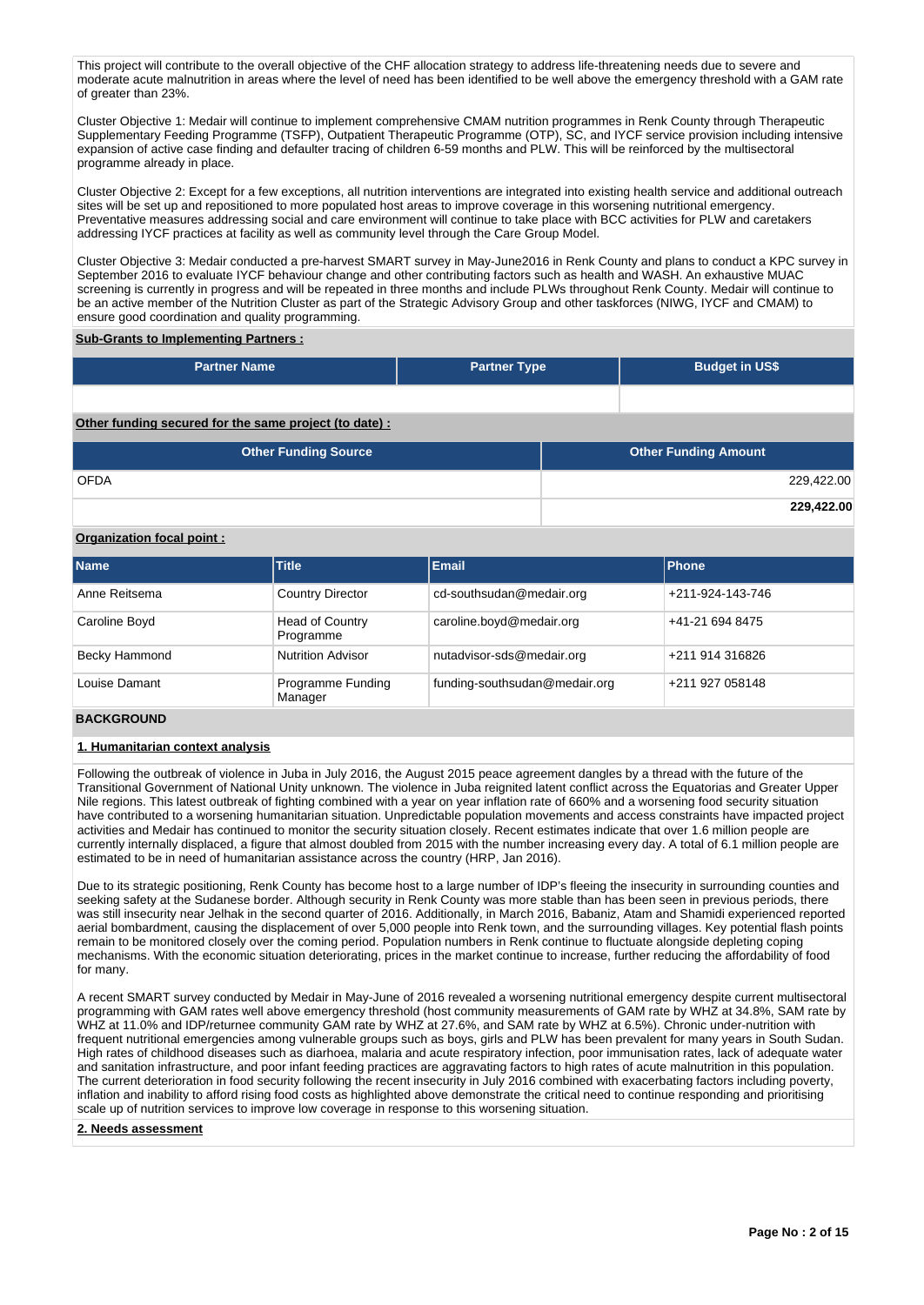Renk County continues to host highly vulnerable conflict affected people, including both host communities and IDPs living within IDP sites (e.g. Wonthow), former returnee sites (e.g. Abayok) and those dispersed within the host communities. The preliminary results of a SMART survey conducted by Medair in Renk County in May 2016 showed in the host community a GAM rate by WHZ of 34.8% and in the IDP/returnee population a GAM rate by WHZ of 27.6%. These GAM rates significantly exceed the emergency threshold in both communities. The severity of the nutrition situation amongst the host community has deteriorated dramatically in the past one year. In the SMART survey conducted by Medair in June 2015 the GAM by WHZ was 17.6% in the host community and 21.8% in the IDP/returnee community. The deterioration is part of a nationwide trend and is caused by multiple factors as explained in section 1. A multisectoral response is required to address not only the nutritional needs but some of the controllable underlying factors leading to this emergency. An important finding from the recent SMART survey conducted in May-June 2016 was low coverage of <20% both in the host and IDP/returnee communities. Following these findings, strengthening the community mobilization aspect of the programme and improving access to nutrition services has been a priority but will require increased higher intensity responses.

#### **3. Description Of Beneficiaries**

Girls and boys under the age of 5 with severe or moderate acute malnutrition and at risk PLWs (MUAC <21) will be the main beneficiaries of this project. All data collected will be disaggregated by gender which enables close monitoring of targeted services. The project will continue to address the needs of both IDP/returnee and host communities, as well as ensuring access to services for people of different tribes to contribute towards preventing potential tensions between the different groups. Regarding IYCF interventions, mothers of boys and girls under two will be targeted at health facilities but also in the community where cascade groups are implemented through the Care Group Model. Focus group discussions (FGD) with men and women of different ages and tribes will take place to identify gender roles and responsibilities in the different communities.

The beneficiary number for treatment figures proposed have been revised and are based on the latest SMART survey results, population estimates and a 60% coverage target as well as population demographics vs. in the concept note which were based on current admission trends. A standardized projection tool based on En-net methodology has been used which takes into account both prevalence and incidence as well as GAM, SAM and MAM rates from the SMART survey in May-June 2016 .The data sheet used is included in the annex to this proposal. The prevalence of malnutrition amongst PLWs is not as clear and projections were based on current programme enrollment. Total figures include estimated 90% coverage of all under fives and all PLWs with screening.

## **4. Grant Request Justification**

Medair seeks to address the immediate and longer term gap by further scaling up provision of preventive and curative care for acute malnutrition in vulnerable girls and boys under 5 and PLWs to meet the increasing needs. With the volatile context in Upper Nile State, Medair has learnt to remain flexible in its nutrition/multisectoral approach to respond as best as possible to the changing environment. In Renk county where sporadic and intense shelling has taken place, a nutrition mobile team was added to reach pockets of populations constantly moving. As the only nutrition partner in the county and without secondary health care services available, Medair set up a Stabilisation Centre. In such a context, appropriate CMAM treatment and IYCF-E saves lives and comprehensive behaviour change has been initiated using the Care Group Model and continues to be expanded with the aim to reach out across the county. This CHF allocation will enable Medair to continue as well as scale up our response further to improve site locations and active case finding for both IDP/returnees and vulnerable host communities in Renk County amidst this worsening nutritional situation.

#### **5. Complementarity**

This project is a continuation of Medair's ongoing nutrition support to IDP/returnee and vulnerable host communities in Renk County and will enable Medair to continue responding effectively to the emerging nutrition emergency in this area. Given the close link between malnutrition and other illnesses and infections, Medair integrates nutrition programming with health and WASH activities to strengthen the response. Medair fills a critical gap in the provision of multi-sectoral support across the health, nutrition and WASH sectors in Renk County.

#### **LOGICAL FRAMEWORK**

#### **Overall project objective**

To reduce morbidity and mortality due to acute malnutrition in displaced populations and acutely vulnerable host communities by improving the availability, utilisation and quality of essential preventative and curative nutrition services for boys and girls under five and pregnant and lactating women.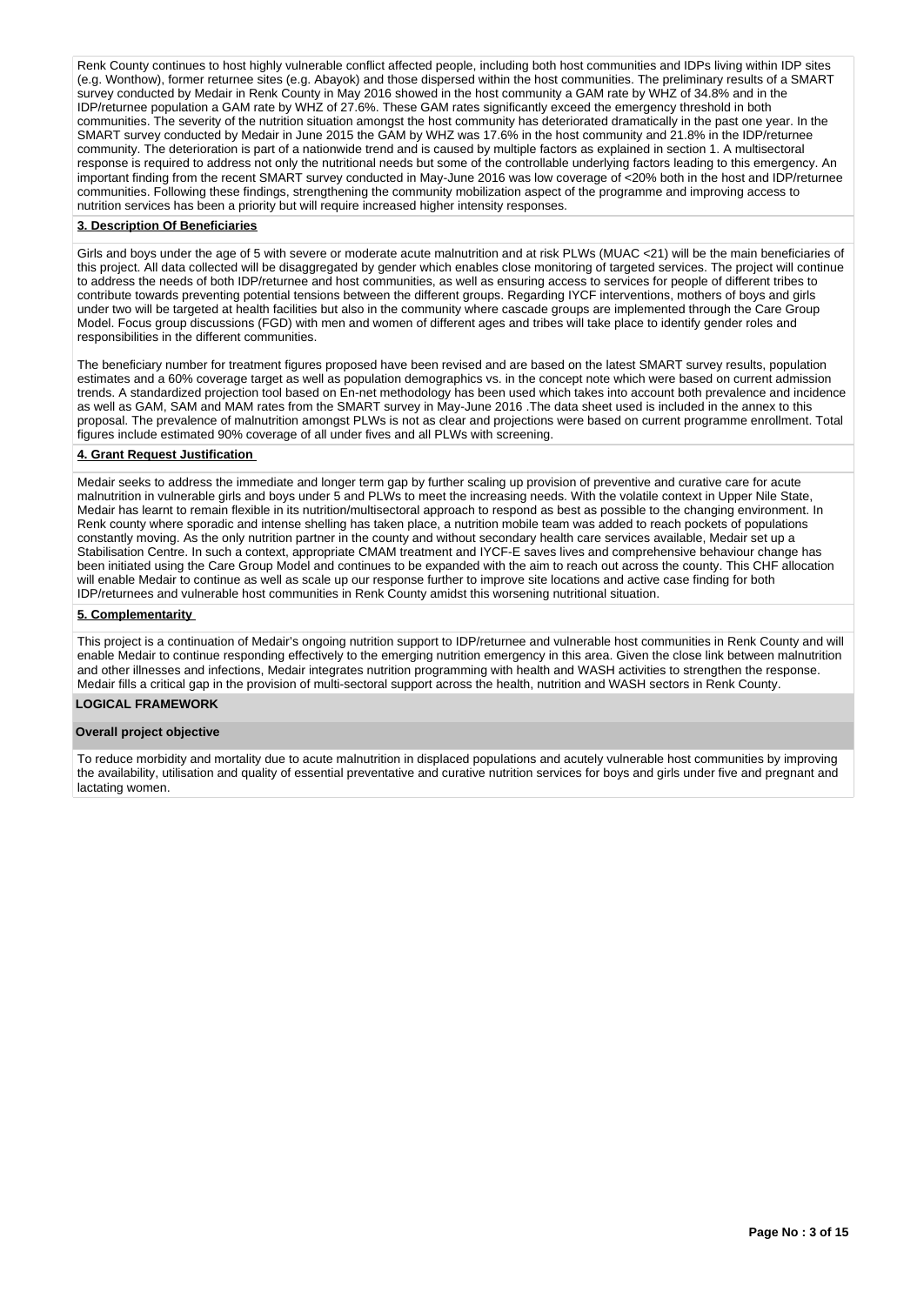| <b>NUTRITION</b>                                                                                                                 |                                                                                                                   |                                 |
|----------------------------------------------------------------------------------------------------------------------------------|-------------------------------------------------------------------------------------------------------------------|---------------------------------|
| <b>Cluster objectives</b>                                                                                                        | <b>Strategic Response Plan (SRP) objectives</b>                                                                   | <b>Percentage of activities</b> |
| CO1: Deliver quality lifesaving management<br>of acute malnutrition for the most vulnerable<br>and at risk                       | HRP 2016 SO1: Save lives and alleviate<br>suffering through safe access to services and<br>resources with dignity | 50 <sup>°</sup>                 |
| CO <sub>2</sub> : Increased access to integrated<br>programmes preventing under-nutrition for<br>the most vulnerable and at risk | HRP 2016 SO2: Ensure communities are<br>protected, capable and prepared to cope with<br>significant threats       | 30                              |
| CO3: Ensure enhanced needs analysis of<br>nutrition situation and robust monitoring and<br>effective coordination of responses   | HRP 2016 SO1: Save lives and alleviate<br>suffering through safe access to services and<br>resources with dignity | 20                              |

**Contribution to Cluster/Sector Objectives :** This project will contribute to the overall objective of the CHF allocation strategy to address life-threatening needs due to severe and moderate acute malnutrition in areas where the GAM level is above 23% and signifies a very significant nutritional emergency.

Cluster Objective 1: Medair will implement comprehensive nutrition programmes through TSFP, OTP, SC and IYCF/IYCF-E service provision including active case finding and defaulter tracing. Medair will expand services in Renk County where a multisectoral project is already in place and will continue to provide this multisectoral approach in responding to the worsening acute nutritional emergency in the County.

Cluster Objective 2: All nutrition interventions are integrated into existing health services (either Medair or other partners) and additional outreach sites are set up as needed to improve coverage. Behaviour change communication activities addressing IYCF in emergencies messaging including early, exclusive breastfeeding will be conducted both through supported facilities but also within Care Groups at the community level.

Cluster Objective 3: Medair has conducted a pre-harvest SMART survey and a KPC survey is planned in September 2016 to evaluate IYCF behaviour change and key health, WASH and other potential contributing factors. An exhaustive MUAC screening is currently in progress and will be repeated in three months time throughout Renk County. As staffing permits, Medair will continue to be an active member of the Strategic Advisory Group and other taskforces (NIWG, IYCF and CMAM) at nutrition cluster level to ensure good coordination and quality programming.

# **Outcome 1**

Increased access to quality lifesaving nutrition services for people in acute emergency situations

# **Output 1.1**

# **Description**

Boys/girls under 5 and PLW affected by malnutrition are provided with quality preventative and curative nutrition services (CMAM and IYCF package).

#### **Assumptions & Risks**

Nutrition supplies are available through the core pipelines, Nutrition workers are available in local communities, Ministry of Health and Government support are provided to allow activities to be carried out. Security allows presence of staff and transport of supplies to ensure continuity of nutrition services.

# **Activities**

# **Activity 1.1.1**

Optimise community outreach and referral for CMAM services through MUAC screening

#### **Activity 1.1.2**

Strengthen existing CMAM service provision and increase coverage of CMAM services through capacity building and supervision, and the expansion of mobile sites depending on identified need.

#### **Activity 1.1.3**

Support and establish programmes for the treatment of SAM and MAM in children 0-59 months and PLW

# **Activity 1.1.4**

Train local female and male nutrition workers to diagnose and treat acute malnutrition and/or refer to relevant service (OTP or SC) and carry out defaulter tracing

#### **Indicators**

|                                                                |                                                                     |                                                                                                                              |            | <b>End cycle beneficiaries</b> |              |  | End<br>cycle  |
|----------------------------------------------------------------|---------------------------------------------------------------------|------------------------------------------------------------------------------------------------------------------------------|------------|--------------------------------|--------------|--|---------------|
| Code                                                           | <b>Cluster</b>                                                      | Indicator                                                                                                                    | <b>Men</b> | <b>Women</b>                   | Boys   Girls |  | <b>Target</b> |
| Indicator 1.1.1                                                | <b>NUTRITION</b>                                                    | [Frontline services] [Treatment] Performance of<br>MAM program - Overall MAM program default rate<br>(SPHERE standards <15%) |            |                                |              |  | 0             |
| <b>Means of Verification:</b> Clinic data sheets and registers |                                                                     |                                                                                                                              |            |                                |              |  |               |
| Indicator<br>1.1.10                                            | <b>NUTRITION</b>                                                    | [Frontline services] [Treatment] Performance of<br>MAM program - Overall MAM program death rate<br>(SPHERE standards <5%)    |            |                                |              |  | 0             |
|                                                                | <b>Means of Verification:</b> Nutrition clinic data, registers, NIS |                                                                                                                              |            |                                |              |  |               |
| Indicator 1.1.2                                                | NUTRITION                                                           | 505<br>Frontline services # of children (under-5) admitted<br>for the treatment of SAM                                       |            |                                |              |  | 1,051         |
|                                                                | <b>Means of Verification:</b> Nutrition clinic data, NIS            |                                                                                                                              |            |                                |              |  |               |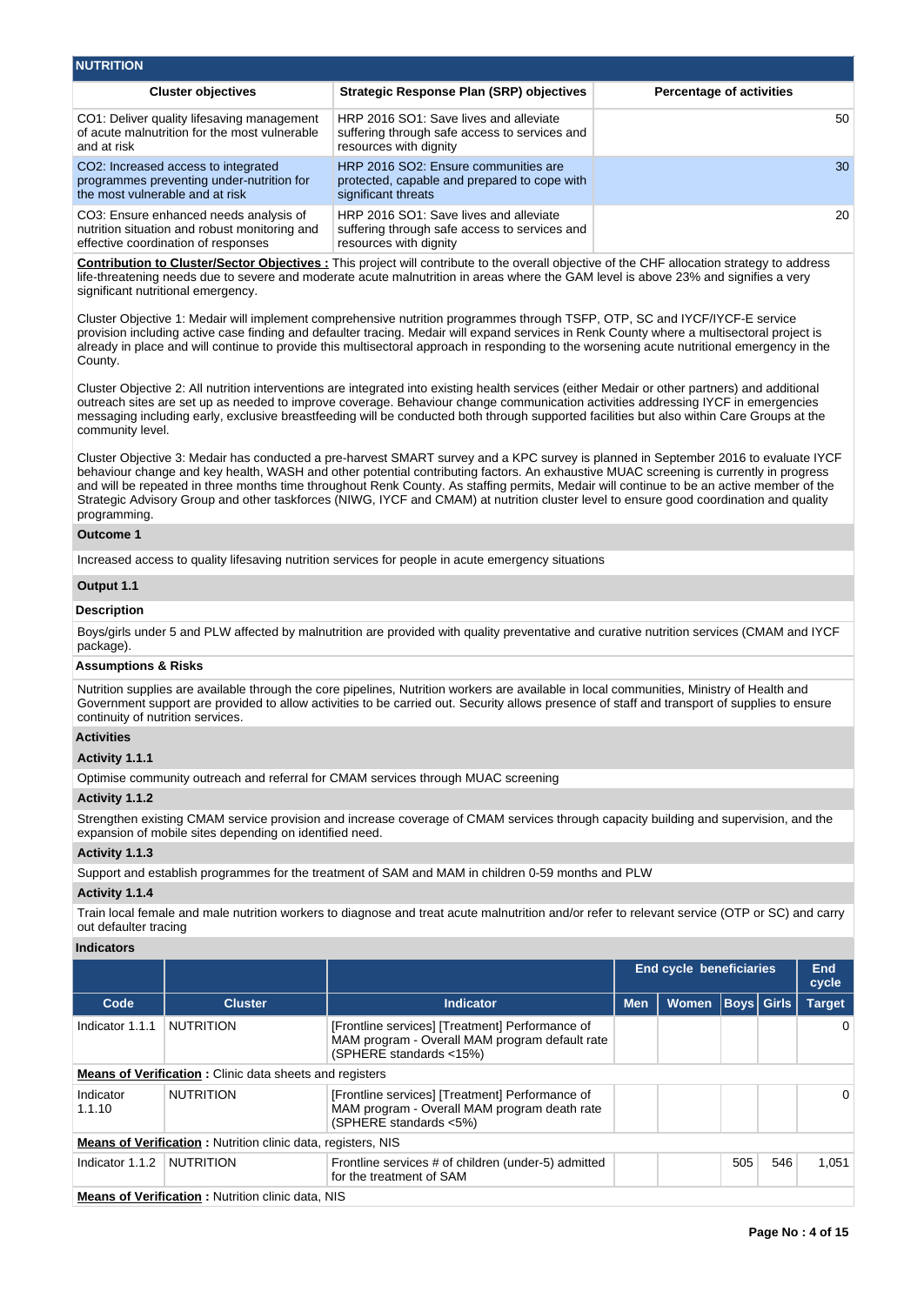| Indicator 1.1.3                     | <b>NUTRITION</b>                                                        | Frontline services # Children (under-5) admitted<br>for the treatment of Moderate Acute Malnutrition<br>(MAM)                                                    |            |                                | 1,14<br>0         | 1,23<br>6 | 2,376         |
|-------------------------------------|-------------------------------------------------------------------------|------------------------------------------------------------------------------------------------------------------------------------------------------------------|------------|--------------------------------|-------------------|-----------|---------------|
|                                     | Means of Verification : Nutrition clinic data, NIS                      |                                                                                                                                                                  |            |                                |                   |           |               |
| Indicator 1.1.4                     | <b>NUTRITION</b>                                                        | Frontline services # PLWs with acute malnutrition<br>newly admitted for treatment                                                                                |            | 300                            |                   |           | 300           |
|                                     | <b>Means of Verification:</b> Nutrition clinic data, NIS                |                                                                                                                                                                  |            |                                |                   |           |               |
| Indicator 1.1.5                     | <b>NUTRITION</b>                                                        | [Frontline services] [Capacity and emergency<br>prepare] Number of healthcare workers trained on<br>CMAM according to minimum requirements set by<br>the cluster |            |                                |                   |           | 20            |
|                                     | <b>Means of Verification:</b> Training records                          |                                                                                                                                                                  |            |                                |                   |           |               |
| Indicator 1.1.6                     | <b>NUTRITION</b>                                                        | [Frontline services] [Treatment]Performance of<br>SAM program - Overall SAM program cure rate<br>(SPHERE standards > 75%)                                        |            |                                |                   |           | 1,051         |
|                                     | Means of Verification: Nutrition clinic data, registers, NIS            |                                                                                                                                                                  |            |                                |                   |           |               |
| Indicator 1.1.7                     | <b>NUTRITION</b>                                                        | [Frontline services] [Treatment] Performance of<br>SAM program - Overall SAM program death rate<br>(SPHERE standards < 10%)                                      |            |                                |                   |           | 0             |
|                                     | <b>Means of Verification:</b> Nutrition clinic data, registers, NIS     |                                                                                                                                                                  |            |                                |                   |           |               |
| Indicator 1.1.8                     | <b>NUTRITION</b>                                                        | [Frontline services] [Treatment] Performance of<br>SAM program - Overall SAM program default rate<br>(SPHERE standards <15%)                                     |            |                                |                   |           | 0             |
|                                     | <b>Means of Verification:</b> Nutrition clinic data, registers, NIS     |                                                                                                                                                                  |            |                                |                   |           |               |
| Indicator 1.1.9                     | NUTRITION                                                               | [Frontline services] [Treatment] Performance of<br>MAM program - Overall MAM program cure rate<br>(SPHERE standards >75%)                                        |            |                                |                   |           | 2,376         |
|                                     | Means of Verification : Nutrition clinic data, registers, NIS           |                                                                                                                                                                  |            |                                |                   |           |               |
| <b>Outcome 2</b>                    |                                                                         |                                                                                                                                                                  |            |                                |                   |           |               |
|                                     |                                                                         | Increased nutritional knowledge and attitudes regarding healthy IYCF practices for mothers and care takers                                                       |            |                                |                   |           |               |
| Output 2.1                          |                                                                         |                                                                                                                                                                  |            |                                |                   |           |               |
|                                     |                                                                         |                                                                                                                                                                  |            |                                |                   |           |               |
| <b>Description</b>                  |                                                                         | PLW and care takers of boys and girls under 2 are reached with lifesaving health, hygiene and nutrition messages                                                 |            |                                |                   |           |               |
|                                     |                                                                         |                                                                                                                                                                  |            |                                |                   |           |               |
| <b>Assumptions &amp; Risks</b>      |                                                                         | Ministry of Health and Government support are provided to allow activities to be carried out. Security allows presence of staff and freedom                      |            |                                |                   |           |               |
| <b>Activities</b><br>Activity 2.1.1 |                                                                         | of movement to reach the communities. Communities are supportive of the cascade group/incentive based intervention.                                              |            |                                |                   |           |               |
|                                     |                                                                         | Initiate/continue communication of health, IYCF and hygiene messages in nutrition sites                                                                          |            |                                |                   |           |               |
| Activity 2.1.2                      |                                                                         |                                                                                                                                                                  |            |                                |                   |           |               |
| weeks (fixed sites)                 |                                                                         | Organise Volunteers/Promoters meeting every other week to gather feedback from previous weeks and teach message for the following 2                              |            |                                |                   |           |               |
| <b>Indicators</b>                   |                                                                         |                                                                                                                                                                  |            |                                |                   |           |               |
|                                     |                                                                         |                                                                                                                                                                  |            | <b>End cycle beneficiaries</b> |                   |           | End           |
|                                     |                                                                         |                                                                                                                                                                  |            |                                |                   |           | cycle         |
| Code                                | <b>Cluster</b>                                                          | <b>Indicator</b>                                                                                                                                                 | <b>Men</b> | <b>Women</b>                   | <b>Boys Girls</b> |           | <b>Target</b> |
| Indicator 2.1.1                     | <b>NUTRITION</b>                                                        | Frontline services # of pregnant and lactating<br>women and caretakers of children 0-23 months<br>reached with IYCF-E interventions                              | 100        | 3,400                          |                   |           | 3,500         |
|                                     |                                                                         | <b>Means of Verification:</b> Care group network (Mothers' Support Groups) registers                                                                             |            |                                |                   |           |               |
| <b>Outcome 3</b>                    |                                                                         |                                                                                                                                                                  |            |                                |                   |           |               |
|                                     | Increased nutrition situation analysis and coordinated response         |                                                                                                                                                                  |            |                                |                   |           |               |
| Output 3.1                          |                                                                         |                                                                                                                                                                  |            |                                |                   |           |               |
| <b>Description</b>                  |                                                                         |                                                                                                                                                                  |            |                                |                   |           |               |
|                                     | Targeted nutrition intervention locations are assessed and/or surveyed. |                                                                                                                                                                  |            |                                |                   |           |               |
| <b>Assumptions &amp; Risks</b>      |                                                                         |                                                                                                                                                                  |            |                                |                   |           |               |
|                                     | of movement to reach the communities.                                   | Ministry of Health and Government support are provided to allow activities to be carried out. Security allows presence of staff and freedom                      |            |                                |                   |           |               |
| <b>Activities</b>                   |                                                                         |                                                                                                                                                                  |            |                                |                   |           |               |
| Activity 3.1.1                      |                                                                         |                                                                                                                                                                  |            |                                |                   |           |               |

MUAC screening of boys, girls 6-59 months and PLW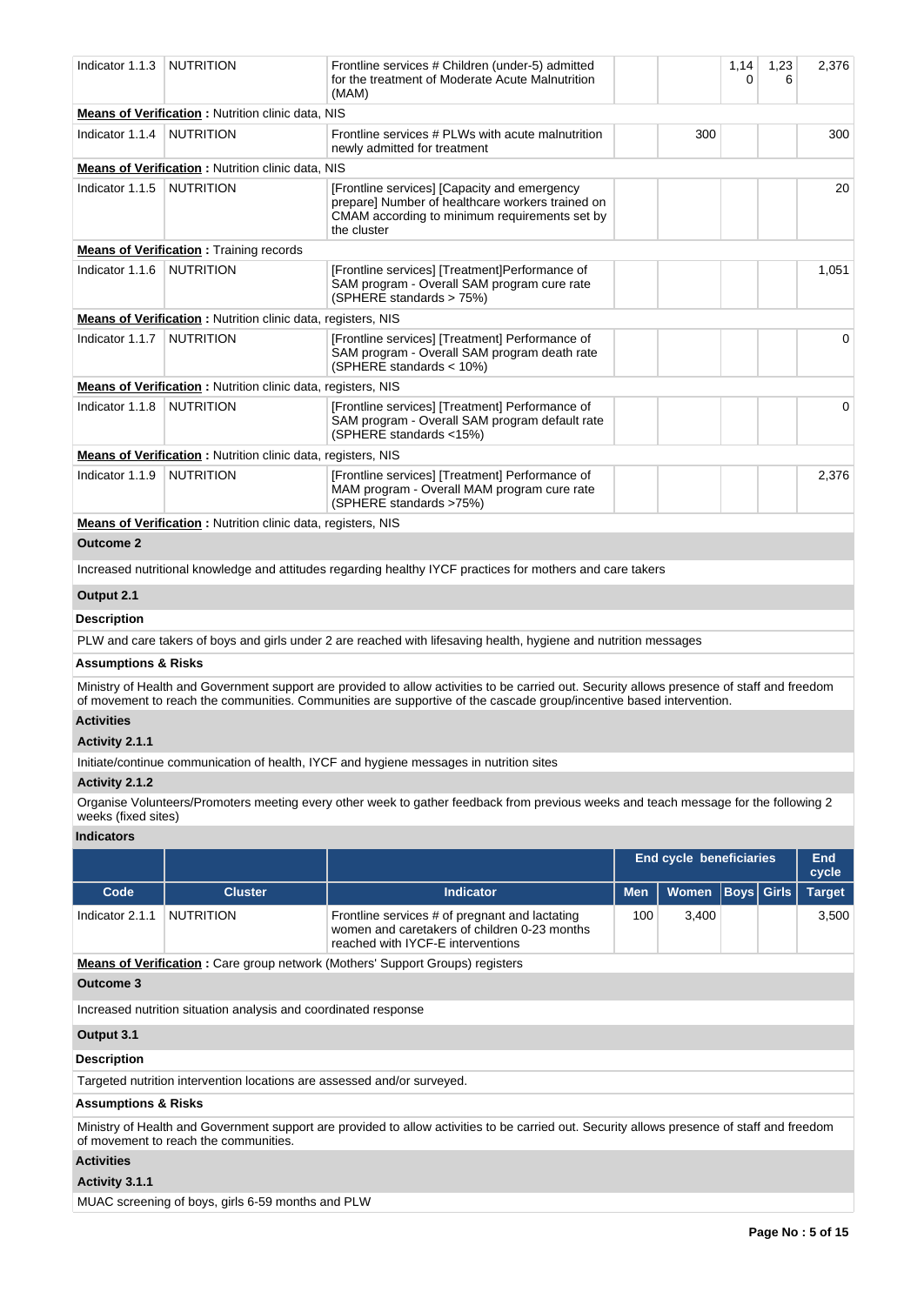## **Activity 3.1.2**

Coordinate/collaborate with partners and nutrition cluster before, during and after assessment and interventions

# **Activity 3.1.3**

Collect beneficiary feedback in exit interviews including development of a complaints/feedback tracking system.

# **Indicators**

|                            |                                                                      |                                                               | <b>End cycle beneficiaries</b> |              |                   |      | End<br>cycle  |
|----------------------------|----------------------------------------------------------------------|---------------------------------------------------------------|--------------------------------|--------------|-------------------|------|---------------|
| Code                       | <b>Cluster</b>                                                       | Indicator                                                     | <b>Men</b>                     | <b>Women</b> | <b>Boys</b> Girls |      | <b>Target</b> |
| Indicator 3.1.1            | <b>NUTRITION</b>                                                     | Frontline services # of children screened in the<br>community |                                |              | 4,05<br>9         | 4,39 | 8,456         |
|                            | <b>Means of Verification: Screening tally sheets</b>                 |                                                               |                                |              |                   |      |               |
| Indicator 3.1.2            | NUTRITION<br>Number of PLWS screened for malnutrition                |                                                               |                                |              |                   |      |               |
|                            | <b>Means of Verification:</b> Screening tally sheets                 |                                                               |                                |              |                   |      |               |
| Indicator 3.1.3            | NUTRITION                                                            | % of beneficiaries who are aware of their<br>entitlements     |                                |              |                   |      | 80            |
|                            | <b>Means of Verification:</b> Household beneficiary survey           |                                                               |                                |              |                   |      |               |
| Indicator 3.1.4            | <b>NUTRITION</b>                                                     | % of complaints which are resolved with feedback<br>provided. |                                |              |                   |      | 80            |
|                            | <b>Means of Verification:</b> Beneficiary complaint tracking system. |                                                               |                                |              |                   |      |               |
| <b>Additional Targets:</b> |                                                                      |                                                               |                                |              |                   |      |               |

# **M & R**

# **Monitoring & Reporting plan**

Weekly data collection sheets are filled out at nutrition sites and collected/computerized for inclusion in monthly cluster reports. A monitoring and evaluation plan is in place which includes information on: the definition of indicators, baseline and targets, data required, sources of data, data collection method, frequency of data collection, the person responsible for the data collection, the person responsible for the analysis, the frequency of reporting and reporting format and deadline. This document is written at the beginning of the project and is owned by the project manager and followed up on a quarterly basis by the nutrition advisor. Moreover, a monthly internal report is submitted from field level to main support base, with an update on all indicators and targets to evaluate the progress of the project. The reports include a brief description of key activities, an outline of plans for the following month, as well as challenges and mitigation strategies. The reports are used to monitor and adjust the focus of attention towards the indicators performing least favorably. The monitoring plan includes scheduled household surveys including SMART and KPC measuring GAM, mortality, morbidity and potentially linking key public health indicators.

# **Workplan**

| <b>Activitydescription</b>                                                                                                                                                                | Year | 1              | $\overline{2}$ | 3 | 5 | 6. | 8 | 9            | 10           |                 |                         |
|-------------------------------------------------------------------------------------------------------------------------------------------------------------------------------------------|------|----------------|----------------|---|---|----|---|--------------|--------------|-----------------|-------------------------|
| Activity 1.1.1: Optimise community outreach and referral for CMAM services<br>through MUAC screening                                                                                      | 2016 |                |                |   |   |    |   |              |              | $X$ $X$ $X$ $X$ |                         |
|                                                                                                                                                                                           | 2017 | $\mathsf{X}^-$ | ΙX.            |   |   |    |   |              |              |                 |                         |
| Activity 1.1.2: Strengthen existing CMAM service provision and increase coverage<br>of CMAM services through capacity building and supervision, and the expansion of                      |      |                |                |   |   |    |   | $\times$     | $\times$     | <b>X</b>        | $\mathsf{I} \mathsf{X}$ |
| mobile sites depending on identified need.                                                                                                                                                | 2017 | $\times$       | ΙX.            |   |   |    |   |              |              |                 |                         |
| Activity 1.1.3: Support and establish programmes for the treatment of SAM and<br>MAM in children 0-59 months and PLW                                                                      | 2016 |                |                |   |   |    |   | $\times$     | <b>X</b>     | ΙX.             | $\mathsf{X}$            |
|                                                                                                                                                                                           | 2017 | $\times$       | Ιx.            |   |   |    |   |              |              |                 |                         |
| Activity 1.1.4: Train local female and male nutrition workers to diagnose and treat<br>acute malnutrition and/or refer to relevant service (OTP or SC) and carry out<br>defaulter tracing | 2016 |                |                |   |   |    |   | $\mathsf{X}$ | <b>X</b>     | ΙX.             | $\mathsf{X}$            |
|                                                                                                                                                                                           | 2017 | $\times$       | <b>X</b>       |   |   |    |   |              |              |                 |                         |
| Activity 2.1.1: Initiate/continue communication of health, IYCF and hygiene<br>messages in nutrition sites                                                                                |      |                |                |   |   |    |   | $\times$     | $\mathsf{x}$ | <b>X</b>        | $\mathsf{X}$            |
|                                                                                                                                                                                           | 2017 | $\times$       | <sup>X</sup>   |   |   |    |   |              |              |                 |                         |
| Activity 2.1.2: Organise Volunteers/Promoters meeting every other week to gather<br>feedback from previous weeks and teach message for the following 2 weeks (fixed                       | 2016 |                |                |   |   |    |   | $\times$     | <b>X</b>     | $x \mid x$      |                         |
| sites)                                                                                                                                                                                    | 2017 | $\times$       | ΙX.            |   |   |    |   |              |              |                 |                         |
| Activity 3.1.1: MUAC screening of boys, girls 6-59 months and PLW                                                                                                                         | 2016 |                |                |   |   |    |   | $\mathsf{X}$ | $\times$     | $\mathsf{x}$    | $\mathsf{X}$            |
|                                                                                                                                                                                           | 2017 | $\times$       | ΙX.            |   |   |    |   |              |              |                 |                         |
| Activity 3.1.2: Coordinate/collaborate with partners and nutrition cluster before,<br>during and after assessment and interventions                                                       | 2016 |                |                |   |   |    |   | $\times$     | <b>X</b>     | ΙX.             | $\mathsf{X}$            |
|                                                                                                                                                                                           | 2017 | $\times$       | <sup>X</sup>   |   |   |    |   |              |              |                 |                         |
| Activity 3.1.3: Collect beneficiary feedback in exit interviews including development<br>of a complaints/feedback tracking system.                                                        | 2016 |                |                |   |   |    |   | X.           | $\times$     | <b>X</b>        | $\mathsf{X}$            |
|                                                                                                                                                                                           | 2017 | X              | $\overline{X}$ |   |   |    |   |              |              |                 |                         |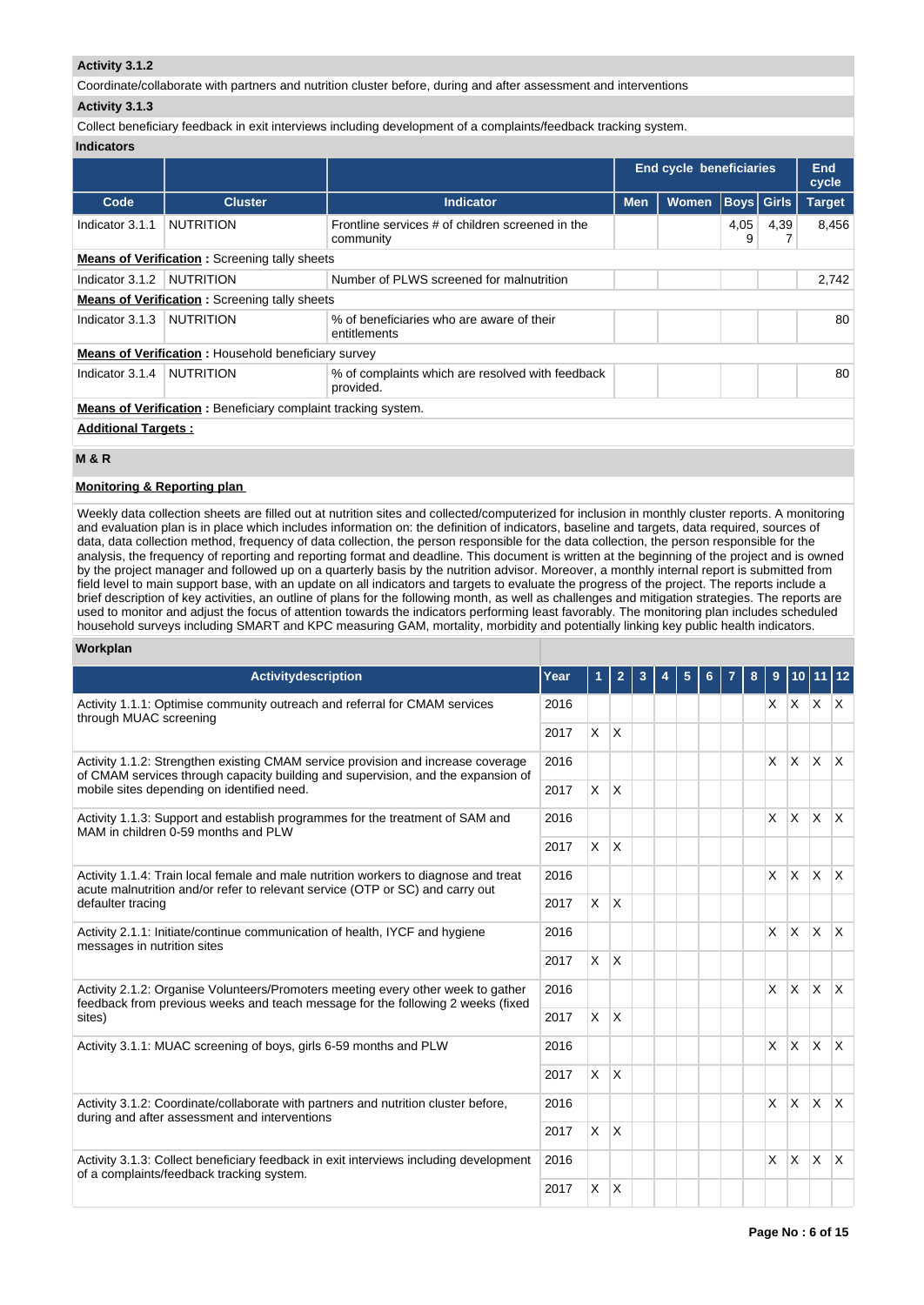#### **OTHER INFO**

# **Accountability to Affected Populations**

As a member of HAP-I, Medair seeks to provide public information to the beneficiaries about the programmes provided through local government, community outreach and facility based awareness and health promotion activities. Medair consults with local authorities, community leaders, CHD and health and nutrition staff regarding decisions to commence, adapt or complete programmes. Medair uses household surveys to assess programme coverage and a KPC survey is planned for September 2016. Medair also uses post exit interviews at the facility level for monitoring the quality of service provision and providing opportunities for beneficiaries to share their feedback on the nutrition services provision. Every staff member working with Medair in South Sudan receives an orientation on the Code of Conduct and has to sign it, together with a "Summary of Minimum Standards for the Protection of Women and Children Against Sexual Abuse and Exploitation" which form part of the National and International Staff Guidelines. Medair also has Fraud and Misconduct Notification Guidelines in place.

#### **Implementation Plan**

Medair will continue to provide a full integrated CMAM package at three static sites in Renk County which are all within health facilities, provide nutrition services to at least six communities where access to nutrition services is difficult through a mobile response as well as continuing to provide services to children with SAM who have complications through a SC. At each site Medair provides OTP, TSFP <5 and TSFP PLW services. Children are admitted by MUAC and WHZ and PLW's are admitted with a MUAC <21cm.IYCF messaging is incorporated into our programming within the nutrition clinic and through the Care Groups. All children receive the standard nutrition medications and our team coordinates with the EPI team for vaccinations. The nutrition clinic and Reproductive Health services coordinate to improve access to both services for PLWs.

Due to the emergency nutrition rates, Medair will assess if there are areas where it would be appropriate to set up further mobile sites to reach children and improve coverage or relocate to areas with higher populations . Strengthening community outreach will be implemented through establishing a network of community nutrition volunteers to conduct active case finding, follow up on children who are absent/defaulters and losing weight/not gaining weight and provide IYCF messaging, by improving links between the Care Group and the nutrition team and also conducting regular county wide mass MUAC screening during this emergency phase.

Medair will directly implement the programme activities in Renk County without sub-granting other entities.

Medair works with the local community to ensure both men and women have equal access to employment with Medair as well as to the services. Medair has support bases, with staff and resources in place to successfully implement the activities, given adequate funding.

In all responses and activities, Medair liaises and coordinates with national, state, county and local government officials and authorities. Medair also liaises with UNICEF and WFP to acquire nutrition suppliesin a timely manner which support our activities. Coordination with other partners and the nutrition cluster will continue to take place at all stages of the intervention. Medair delivers the whole CMAM package in Renk County, as opposed to separating the different components between partners within the same location. This approach increases the efficiency of the project since all components are closely linked and it is crucial to be able to adjust one with the other. Moreover, it avoids duplication of logistics resources necessary for both partners to cover the same area with transportation and the impact it has on the environment. Medair will continue to closely coordinate with other partners on ground to avoid duplication; this particularly takes place at the time of writing PCA/FLAs with UNICEF and WFP but also in finding ways to find systems to avoid double registration in different nutrition sites (only admitting children from specific villages) and regular meetings with partners.

# **Coordination with other Organizations in project area**

| Name of the organization                                                                                                                                                                                                                                                                                                                                                                                                                                                                 | Areas/activities of collaboration and rationale       |  |  |  |  |  |  |  |  |
|------------------------------------------------------------------------------------------------------------------------------------------------------------------------------------------------------------------------------------------------------------------------------------------------------------------------------------------------------------------------------------------------------------------------------------------------------------------------------------------|-------------------------------------------------------|--|--|--|--|--|--|--|--|
| <b>CHD</b>                                                                                                                                                                                                                                                                                                                                                                                                                                                                               | Meetings to update on progress held every second week |  |  |  |  |  |  |  |  |
| UNICEF, WFP                                                                                                                                                                                                                                                                                                                                                                                                                                                                              | PCA and FLAs                                          |  |  |  |  |  |  |  |  |
| <b>Environment Marker Of The Project</b>                                                                                                                                                                                                                                                                                                                                                                                                                                                 |                                                       |  |  |  |  |  |  |  |  |
| A+: Neutral Impact on environment with mitigation or enhancement                                                                                                                                                                                                                                                                                                                                                                                                                         |                                                       |  |  |  |  |  |  |  |  |
| <b>Gender Marker Of The Project</b>                                                                                                                                                                                                                                                                                                                                                                                                                                                      |                                                       |  |  |  |  |  |  |  |  |
| 2a-The project is designed to contribute significantly to gender equality                                                                                                                                                                                                                                                                                                                                                                                                                |                                                       |  |  |  |  |  |  |  |  |
| <b>Justify Chosen Gender Marker Code</b>                                                                                                                                                                                                                                                                                                                                                                                                                                                 |                                                       |  |  |  |  |  |  |  |  |
| Besides the disaggregation of data between boys and girls admitted in the programme, monthly analysis of the SC, OTP/TSFP data will<br>continue to identify any gender discrepancies in admissions. As a result, it has been identified that significantly more girls were admitted to<br>the nutrition programme than boys. FGD's with different age groups and divided by gender will be conducted to identify the reasons behind<br>the discrepancy and find solutions to address it. |                                                       |  |  |  |  |  |  |  |  |

#### **Protection Mainstreaming**

Medair seeks to incorporate protection principles through our nutrition programming through the programme design and implementation. This is achieved through awareness of protection risks and taking into consideration the impact of the programme to reduce or exacerbate those risks and operating under the "first do no harm principle"—especially when determining site locations. Medair will increase awareness and access to nutrition services and promote safety and dignity through the activities implemented in consultation with the community to ensure safe access to services. Medair's programming aims to reduce barriers to accessing services for vulnerable groups including children under five and PLWs without putting them at increased risk.

#### **Country Specific Information**

**Safety and Security**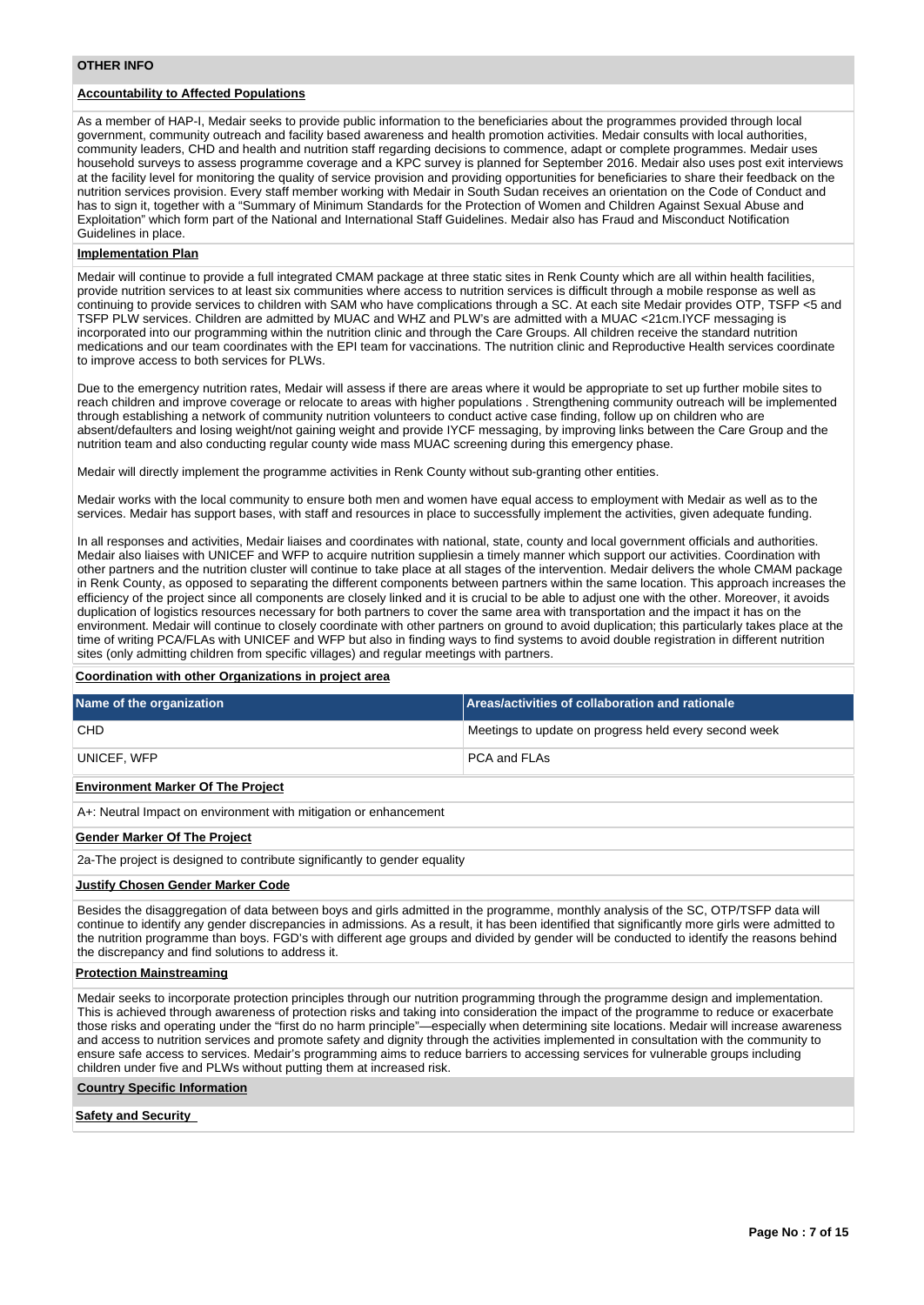Renk town has been relatively quiet in recent months. It remains a strategic location given its proximity to the river, the tarmac road to Khartoum, and as the northern gateway to the Paloich oilfields. There were clashes there through 2014 including extensive shelling by antigovernment forces into Renk town and ground fighting. The SPLA took the key town of Wadakona on the western bank of the Nile in March 2015 and things have quietened since then. However, there have been several small scale incidents since mid-August 2016 which mirror the pattern of action from late 2014 which led to attacks by anti-government forces. It is rumoured that there have been some recent SPLA defections in the area (soldiers who were loyal to the former commander in the area, Stephen Buai) and there are concerns that Renk could be a gateway for an attack by anti-government forces.

Medair has a strong security management approach. We have a detailed security plan outlining our movement procedures, various relocation options (by air, vehicle and foot) and communication procedures. Our teams all carry quick run bags when travelling to field sites, shiuld they need quickly to run to the bush. The team calls in three times a day to Juba to report that the situation is calm. We have good acceptance in the community and maintain good relationships with the authorities on the ground.

# **Access**

Medair has a base in Renk town and a fleet of vehicles to mobile around. Mobiling teams have strict call in procedures and carry mossie domes, additional water, food and first aid kits with them when travelling. We use both UNHAS and charter flights to move people and cargo into the area. We have a good relationship with the RRC and do our own access negotiations with the authorities in order to move around the county.

#### **BUDGET**

| Code | <b>Budget Line Description</b>                                                                                                                                                                                                                                                                                                                                                                            |   | D/S Quantity Unit | cost                  | <b>Duration</b><br><b>Recurran</b><br>ce | $\%$<br>charged<br>to CHF | <b>Total Cost</b> |
|------|-----------------------------------------------------------------------------------------------------------------------------------------------------------------------------------------------------------------------------------------------------------------------------------------------------------------------------------------------------------------------------------------------------------|---|-------------------|-----------------------|------------------------------------------|---------------------------|-------------------|
|      | <b>Staff and Other Personnel Costs</b>                                                                                                                                                                                                                                                                                                                                                                    |   |                   |                       |                                          |                           |                   |
| 1.1  | Programme Nat. staff :1 Health Manager                                                                                                                                                                                                                                                                                                                                                                    | D | 1                 | 1,848<br>.68          | 6                                        | 33.06                     | 3,667.04          |
|      | This includes the National recruited staff (NRS) that will dedicate the percentage of their time indicated in the Unit quantity<br>column to the direct implementation of the project. Salaries are based on the Medair local compensation scale. Staff insurance,<br>food for relocatable staff, and a training allowance are included in the Plus Benefits Contribution based on a weighted percentage. |   |                   |                       |                                          |                           |                   |
| 1.2  | Programme Nat. staff : 2 Nurse, 6 Nutrition Nurses                                                                                                                                                                                                                                                                                                                                                        | D |                   | $8 \mid 1,226$<br>.94 | 6                                        | 33.06                     | 19,470.07         |
|      | This includes the National recruited staff (NRS) that will dedicate the percentage of their time indicated in the Unit quantity<br>column to the direct implementation of the project. Salaries are based on the Medair local compensation scale. Staff insurance,<br>food for relocatable staff, and a training allowance are included in the Plus Benefits Contribution based on a weighted percentage. |   |                   |                       |                                          |                           |                   |
| 1.3  | Programme Nat. staff: 2 Care Group Assistant, 1 Care Group<br>Officer, 1 Sr. Care Group Officer                                                                                                                                                                                                                                                                                                           | D |                   | 1.33 1,388<br>.50     | 6                                        | 33.06                     | 3,663.12          |
|      | This includes the National recruited staff (NRS) that will dedicate the percentage of their time indicated in the Unit quantity<br>column to the direct implementation of the project. Salaries are based on the Medair local compensation scale. Staff insurance,<br>food for relocatable staff, and a training allowance are included in the Plus Benefits Contribution based on a weighted percentage. |   |                   |                       |                                          |                           |                   |
| 1.4  | Programme Nat. staff : 1 Clinical Officer Stabilization Centre                                                                                                                                                                                                                                                                                                                                            | D |                   | $1 \mid 1,638$<br>.68 | 6                                        | 33.06                     | 3,250.49          |
|      | This includes the National recruited staff (NRS) that will dedicate the percentage of their time indicated in the Unit quantity<br>column to the direct implementation of the project. Salaries are based on the Medair local compensation scale. Staff insurance,<br>food for relocatable staff, and a training allowance are included in the Plus Benefits Contribution based on a weighted percentage. |   |                   |                       |                                          |                           |                   |
| 1.5  | Programme Nat. staff: 2 Cook/Cleaner for Clinic                                                                                                                                                                                                                                                                                                                                                           | D |                   | $2 \mid 274.4$<br>g   | 6                                        | 33.06                     | 1,088.96          |
|      | This includes the National recruited staff (NRS) that will dedicate the percentage of their time indicated in the Unit quantity<br>column to the direct implementation of the project. Salaries are based on the Medair local compensation scale. Staff insurance,<br>food for relocatable staff, and a training allowance are included in the Plus Benefits Contribution based on a weighted percentage. |   |                   |                       |                                          |                           |                   |
| 1.6  | Programme Nat. staff :6 Nutrition Assistant                                                                                                                                                                                                                                                                                                                                                               | D |                   | 6 558.9<br>$\Omega$   | 6                                        | 33.06                     | 6,651.80          |
|      | This includes the National recruited staff (NRS) that will dedicate the percentage of their time indicated in the Unit quantity<br>column to the direct implementation of the project. Salaries are based on the Medair local compensation scale. Staff insurance,<br>food for relocatable staff, and a training allowance are included in the Plus Benefits Contribution based on a weighted percentage. |   |                   |                       |                                          |                           |                   |
| 1.7  | Programme Nat. staff :3 Nutrition Outreach Worker                                                                                                                                                                                                                                                                                                                                                         | D |                   | 3 446.4<br>6          | 6                                        | 33.06                     | 2,656.79          |
|      | This includes the National recruited staff (NRS) that will dedicate the percentage of their time indicated in the Unit quantity<br>column to the direct implementation of the project. Salaries are based on the Medair local compensation scale. Staff insurance,<br>food for relocatable staff, and a training allowance are included in the Plus Benefits Contribution based on a weighted percentage. |   |                   |                       |                                          |                           |                   |
| 1.8  | Programme Nat. staff :1 Nutritionist                                                                                                                                                                                                                                                                                                                                                                      | D |                   | $1$ 711.0<br>3        | 6                                        | 33.06                     | 1,410.40          |
|      | This includes the National recruited staff (NRS) that will dedicate the percentage of their time indicated in the Unit quantity<br>column to the direct implementation of the project. Salaries are based on the Medair local compensation scale. Staff insurance,<br>food for relocatable staff, and a training allowance are included in the Plus Benefits Contribution based on a weighted percentage. |   |                   |                       |                                          |                           |                   |
| 1.9  | Programme Nat. staff :3 Security Guard - Clinic                                                                                                                                                                                                                                                                                                                                                           | D |                   | 3 279.4<br>5          | 6                                        | 33.06                     | 1,662.95          |
|      | This includes the National recruited staff (NRS) that will dedicate the percentage of their time indicated in the Unit quantity<br>column to the direct implementation of the project. Salaries are based on the Medair local compensation scale. Staff insurance,<br>food for relocatable staff, and a training allowance are included in the Plus Benefits Contribution based on a weighted percentage. |   |                   |                       |                                          |                           |                   |
| 1.10 | Programme Nat. staff :1 Nutrition Officer                                                                                                                                                                                                                                                                                                                                                                 | D |                   | $1 \mid 1,246$<br>.79 | 6                                        | 33.06                     | 2,473.13          |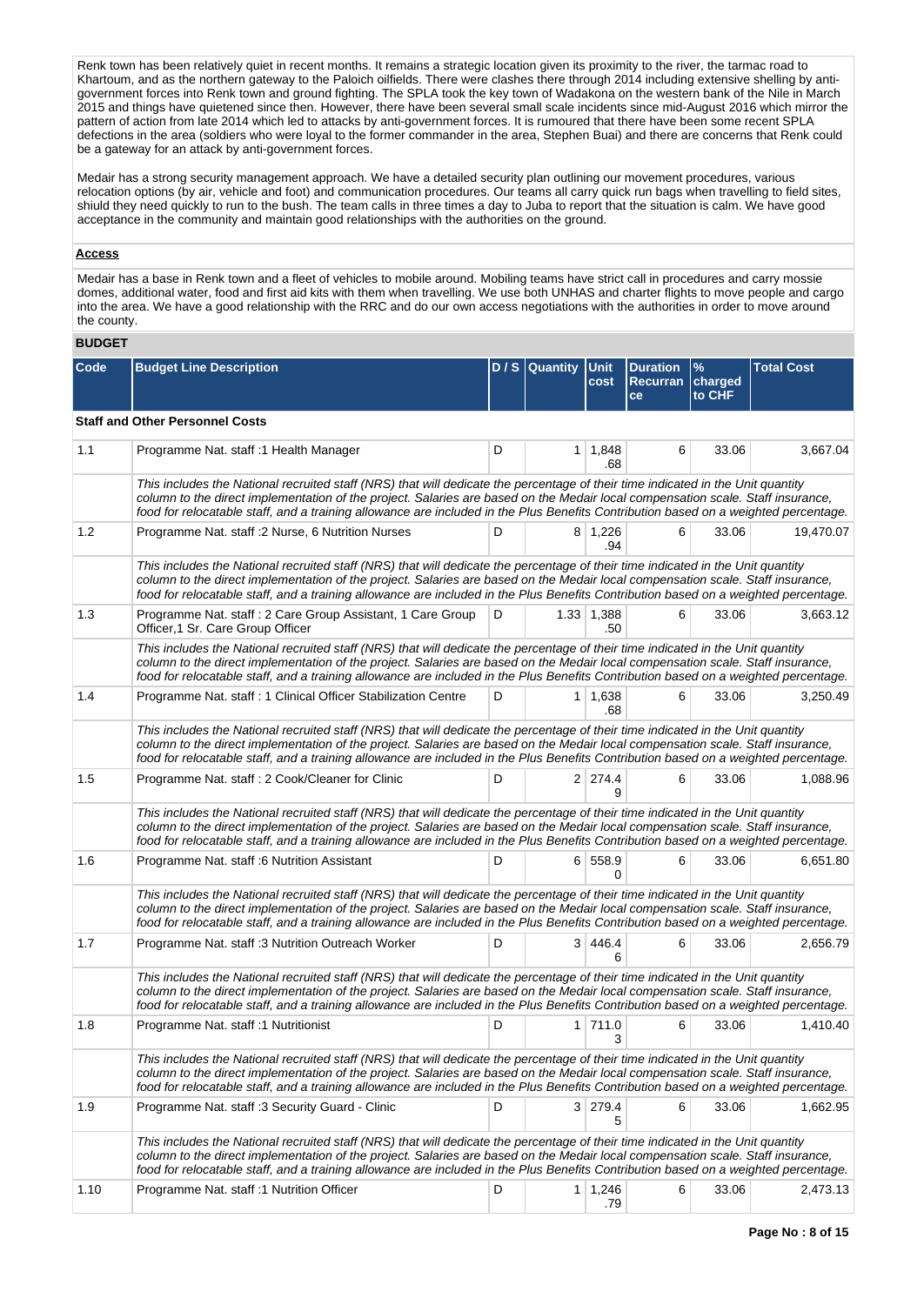|      | This includes the National recruited staff (NRS) that will dedicate the percentage of their time indicated in the Unit quantity<br>column to the direct implementation of the project. Salaries are based on the Medair local compensation scale. Staff insurance,<br>food for relocatable staff, and a training allowance are included in the Plus Benefits Contribution based on a weighted percentage.                                                                                                                                                                                                                                                                                                                                                                  |   |  |                         |   |       |          |  |  |  |
|------|----------------------------------------------------------------------------------------------------------------------------------------------------------------------------------------------------------------------------------------------------------------------------------------------------------------------------------------------------------------------------------------------------------------------------------------------------------------------------------------------------------------------------------------------------------------------------------------------------------------------------------------------------------------------------------------------------------------------------------------------------------------------------|---|--|-------------------------|---|-------|----------|--|--|--|
| 1.11 | Programme Int. staff: 1 Project Manager                                                                                                                                                                                                                                                                                                                                                                                                                                                                                                                                                                                                                                                                                                                                    | D |  | $0.4 \mid 4,395$<br>.77 | 6 | 33.06 | 3,487.78 |  |  |  |
|      | This includes the salaries of the international staff working directly on the implementation of the project. Salaries are based on<br>Medair's established expatriate compensation package. The International recruited staff (IRS) will dedicate the percentage of<br>their time indicated in the Unit quantity column to the direct implementation of the project. IRS Income tax, Retirement benefits,<br>Risk benefits, and Staff insurance are included in the salary Unit costs. R&R and Food allowance are included in the Plus<br>Benefits Contribution based on a weighted percentage.                                                                                                                                                                            |   |  |                         |   |       |          |  |  |  |
| 1.12 | Programme Int. staff: 1 Nutrition Advisor                                                                                                                                                                                                                                                                                                                                                                                                                                                                                                                                                                                                                                                                                                                                  | D |  | $0.25$ 5,467<br>.85     | 6 | 33.06 | 2,711.51 |  |  |  |
|      | This includes the salaries of the international staff working directly on the implementation of the project. Salaries are based on<br>Medair's established expatriate compensation package. The International recruited staff (IRS) will dedicate the percentage of<br>their time indicated in the Unit quantity column to the direct implementation of the project. IRS Income tax, Retirement benefits,<br>Risk benefits, and Staff insurance are included in the salary Unit costs. R&R and Food allowance are included in the Plus<br>Benefits Contribution based on a weighted percentage.                                                                                                                                                                            |   |  |                         |   |       |          |  |  |  |
| 1.13 | Finance National staff: 5 staff-all allocated as a % to the<br>project (2 Finance Officer, 1 Finance Support Officer, 1 Senior<br>Finance Officer, 1 Senior Payroll Officer)                                                                                                                                                                                                                                                                                                                                                                                                                                                                                                                                                                                               | S |  | $5 \mid 2,334$<br>.61   | 6 | 4.10  | 2,871.57 |  |  |  |
|      | This includes the salaries of the NRS working to support the implementation of the project. Salaries are based on the Medair<br>local compensation scale. The NRS detailed here support all of Medair's projects in South Sudan. The percentage of their time<br>charged to CHF is indicated in the % Charged to ERF / CHF column to the support of the implementation of this project. The<br>information here reflects the proportion of their time expected to be chargeable to these activities and their actual time will be<br>traced through monthly labour reports and used to charge their cost of employment to CHF. Staff insurance, food for staff, and a<br>training allowance are included in the Plus Benefits Contribution based on a weighted percentage. |   |  |                         |   |       |          |  |  |  |
| 1.14 | Logistics National staff: 9 staff-all allocated as a % to the<br>project (3 Logistics Officer, 1 Logistics Assistant, 1<br>Procurement Assistant, 2 Procurement Officer, 1 IT Officer, 1<br>project Support Manager)                                                                                                                                                                                                                                                                                                                                                                                                                                                                                                                                                       | S |  | $10 \mid 2,200$<br>.70  | 6 | 2.55  | 3,367.07 |  |  |  |
|      | This includes the salaries of the NRS working to support the implementation of the project. Salaries are based on the Medair<br>local compensation scale. The NRS detailed here support all of Medair's projects in South Sudan. The percentage of their time<br>charged to CHF is indicated in the % Charged to ERF / CHF column to the support of the implementation of this project. The<br>information here reflects the proportion of their time expected to be chargeable to these activities and their actual time will be<br>traced through monthly labour reports and used to charge their cost of employment to CHF. Staff insurance, food for staff, and a<br>training allowance are included in the Plus Benefits Contribution based on a weighted percentage. |   |  |                         |   |       |          |  |  |  |
| 1.15 | Facilities National staff: 28 staff allocated as a % to the project<br>(1 Facilities Officer, 16 Security Guards, 1 Housekeeper, 3<br>Cleaners/Assistant Cooks, 2 Cooks, 1 Cleaner/Cook, 4<br>Cleaners/Housekeepers)                                                                                                                                                                                                                                                                                                                                                                                                                                                                                                                                                       | S |  | 26 645.3<br>6           | 6 | 8.65  | 8,708.49 |  |  |  |
|      | This includes the salaries of the NRS working to support the implementation of the project. Salaries are based on the Medair<br>local compensation scale. The NRS detailed here support all of Medair's projects in South Sudan. The percentage of their time<br>charged to CHF is indicated in the % Charged to ERF / CHF column to the support of the implementation of this project. The<br>information here reflects the proportion of their time expected to be chargeable to these activities and their actual time will be<br>traced through monthly labour reports and used to charge their cost of employment to CHF. Staff insurance, food for staff, and a<br>training allowance are included in the Plus Benefits Contribution based on a weighted percentage. |   |  |                         |   |       |          |  |  |  |
| 1.16 | Monitoring and Evaluation National staff: 2 staff allocated as a<br>% to the project (1 M & E Senior Officer, 1 Senior M & E<br>Technical Officer)                                                                                                                                                                                                                                                                                                                                                                                                                                                                                                                                                                                                                         | S |  | $0.5$ 2,520<br>.99      | 6 | 16.00 | 1,210.08 |  |  |  |
|      | This includes the salaries of the NRS working to support the implementation of the project. Salaries are based on the Medair<br>local compensation scale. The NRS detailed here support all of Medair's projects in South Sudan. The percentage of their time<br>charged to CHF is indicated in the % Charged to ERF/CHF column to the support of the implementation of this project. The<br>information here reflects the proportion of their time expected to be chargeable to these activities and their actual time will be<br>traced through monthly labour reports and used to charge their cost of employment to CHF. Staff insurance, food for staff, and a<br>training allowance are included in the Plus Benefits Contribution based on a weighted percentage.   |   |  |                         |   |       |          |  |  |  |
| 1.17 | HR National staff: 3 staff-all allocated as a % to the project (2)<br>Senior HR Officer, Admin and HR Officer)                                                                                                                                                                                                                                                                                                                                                                                                                                                                                                                                                                                                                                                             | S |  | 3 2,274<br>.18          | 6 | 1.50  | 614.03   |  |  |  |
|      | This includes the salaries of the NRS working to support the implementation of the project. Salaries are based on the Medair<br>local compensation scale. The NRS detailed here support all of Medair's projects in South Sudan. The percentage of their time<br>charged to CHF is indicated in the % Charged to ERF / CHF column to the support of the implementation of this project. The<br>information here reflects the proportion of their time expected to be chargeable to these activities and their actual time will be<br>traced through monthly labour reports and used to charge their cost of employment to CHF. Staff insurance, food for staff, and a<br>training allowance are included in the Plus Benefits Contribution based on a weighted percentage. |   |  |                         |   |       |          |  |  |  |
| 1.18 | Fleet National staff: 13 staff-all allocated as a % to the project<br>(7 Driver, 2 Driver/ Logistics Assistant, 1 Fleet Manager, 1 Lead<br>Driver, 1 Mechanic, 1 Flights officer)                                                                                                                                                                                                                                                                                                                                                                                                                                                                                                                                                                                          | S |  | 12.3 999.8<br>3         | 6 | 6.33  | 4,670.75 |  |  |  |
|      | This includes the salaries of the NRS working to support the implementation of the project. Salaries are based on the Medair<br>local compensation scale. The NRS detailed here support all of Medair's projects in South Sudan. The percentage of their time<br>charged to CHF is indicated in the % Charged to ERF / CHF column to the support of the implementation of this project. The<br>information here reflects the proportion of their time expected to be chargeable to these activities and their actual time will be<br>traced through monthly labour reports and used to charge their cost of employment to CHF. Staff insurance, food for staff, and a<br>training allowance are included in the Plus Benefits Contribution based on a weighted percentage. |   |  |                         |   |       |          |  |  |  |
| 1.19 | Senior Management Support International Staff: 1 Country<br>Director, 2 Deputy Country Directors, 1 Project Coordinator                                                                                                                                                                                                                                                                                                                                                                                                                                                                                                                                                                                                                                                    | S |  | 4 8,739<br>.46          | 6 | 4.35  | 9,124.00 |  |  |  |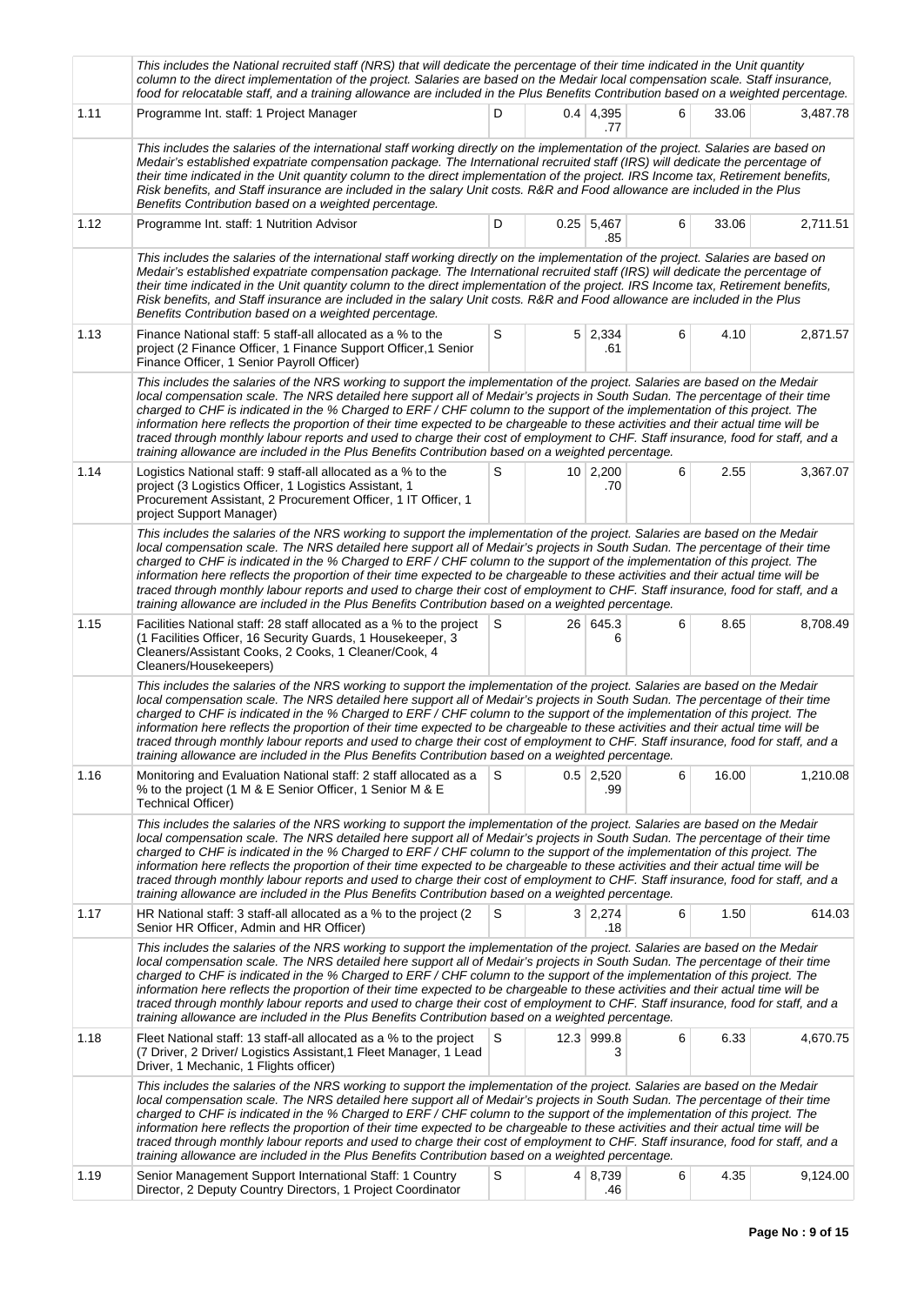|                                                                                                                                                                                                                                                                                                                                                                                                                                                                                                                                                                                                                                                                                                                                                                                                                                                                                                                                                                                            | This includes the salaries of the IRS working to support the implementation of the project. Salaries are based on Medair's<br>established expatriate compensation package. The IRS included here support all of Medair's projects in South Sudan. The<br>percentage of their time charged to CHF is indicated in the % Charged to ERF/CHF column to the support of the implementation<br>of this project. The information provided here reflects the proportion of their time expected to be chargeable to these activities<br>and their actual time will be traced through monthly labour reports and used to charge their cost of employment to CHF. IRS<br>Income tax, Retirement benefits, Risk benefits, and Staff insurance are included in the salary Unit costs. R&R and Food<br>allowance are included in the Plus Benefits Contribution based on a weighted percentage. R&R and Food allowance are included<br>in the Plus Benefits Contribution based on a weighted percentage.                                                         |   |  |                       |   |       |           |  |  |
|--------------------------------------------------------------------------------------------------------------------------------------------------------------------------------------------------------------------------------------------------------------------------------------------------------------------------------------------------------------------------------------------------------------------------------------------------------------------------------------------------------------------------------------------------------------------------------------------------------------------------------------------------------------------------------------------------------------------------------------------------------------------------------------------------------------------------------------------------------------------------------------------------------------------------------------------------------------------------------------------|----------------------------------------------------------------------------------------------------------------------------------------------------------------------------------------------------------------------------------------------------------------------------------------------------------------------------------------------------------------------------------------------------------------------------------------------------------------------------------------------------------------------------------------------------------------------------------------------------------------------------------------------------------------------------------------------------------------------------------------------------------------------------------------------------------------------------------------------------------------------------------------------------------------------------------------------------------------------------------------------------------------------------------------------------|---|--|-----------------------|---|-------|-----------|--|--|
| 1.20                                                                                                                                                                                                                                                                                                                                                                                                                                                                                                                                                                                                                                                                                                                                                                                                                                                                                                                                                                                       | Communication and Monitoring Support International Staff: 1<br>Programme Funding Manager, 1 Communications officer, 1<br>Monitoring and Evaluation Manager                                                                                                                                                                                                                                                                                                                                                                                                                                                                                                                                                                                                                                                                                                                                                                                                                                                                                         | S |  | $3 \mid 4,108$<br>.73 | 6 | 4.38  | 3,239.32  |  |  |
| This includes the salaries of the IRS working to support the implementation of the project. Salaries are based on Medair's<br>established expatriate compensation package. The IRS included here support all of Medair's projects in South Sudan. The<br>percentage of their time charged to CHF is indicated in the % Charged to ERF/CHF column to the support of the implementation<br>of this project. The information provided here reflects the proportion of their time expected to be chargeable to these activities<br>and their actual time will be traced through monthly labour reports and used to charge their cost of employment to CHF. IRS<br>Income tax, Retirement benefits, Risk benefits, and Staff insurance are included in the salary Unit costs. R&R and Food<br>allowance are included in the Plus Benefits Contribution based on a weighted percentage. R&R and Food allowance are included<br>in the Plus Benefits Contribution based on a weighted percentage. |                                                                                                                                                                                                                                                                                                                                                                                                                                                                                                                                                                                                                                                                                                                                                                                                                                                                                                                                                                                                                                                    |   |  |                       |   |       |           |  |  |
| 1.21                                                                                                                                                                                                                                                                                                                                                                                                                                                                                                                                                                                                                                                                                                                                                                                                                                                                                                                                                                                       | Programme Support International Staff: 2 Programme Support S<br>Managers                                                                                                                                                                                                                                                                                                                                                                                                                                                                                                                                                                                                                                                                                                                                                                                                                                                                                                                                                                           |   |  | 2 5,875<br>.46        | 6 | 9.71  | 6,846.09  |  |  |
|                                                                                                                                                                                                                                                                                                                                                                                                                                                                                                                                                                                                                                                                                                                                                                                                                                                                                                                                                                                            | This includes the salaries of the IRS working to support the implementation of the project. Salaries are based on Medair's<br>established expatriate compensation package. The IRS included here support all of Medair's projects in South Sudan. The<br>percentage of their time charged to CHF is indicated in the % Charged to ERF/CHF column to the support of the implementation<br>of this project. The information provided here reflects the proportion of their time expected to be chargeable to these activities<br>and their actual time will be traced through monthly labour reports and used to charge their cost of employment to CHF. IRS<br>Income tax, Retirement benefits, Risk benefits, and Staff insurance are included in the salary Unit costs. R&R and Food<br>allowance are included in the Plus Benefits Contribution based on a weighted percentage. R&R and Food allowance are included<br>in the Plus Benefits Contribution based on a weighted percentage.                                                         |   |  |                       |   |       |           |  |  |
| 1.22                                                                                                                                                                                                                                                                                                                                                                                                                                                                                                                                                                                                                                                                                                                                                                                                                                                                                                                                                                                       | Finance Support International Staff: 1 Finance Manager                                                                                                                                                                                                                                                                                                                                                                                                                                                                                                                                                                                                                                                                                                                                                                                                                                                                                                                                                                                             | S |  | $1 \mid 5,501$<br>.59 | 6 | 1.50  | 495.14    |  |  |
| 1.23                                                                                                                                                                                                                                                                                                                                                                                                                                                                                                                                                                                                                                                                                                                                                                                                                                                                                                                                                                                       | This includes the salaries of the IRS working to support the implementation of the project. Salaries are based on Medair's<br>established expatriate compensation package. The IRS included here support all of Medair's projects in South Sudan. The<br>percentage of their time charged to CHF is indicated in the % Charged to ERF/CHF column to the support of the implementation<br>of this project. The information provided here reflects the proportion of their time expected to be chargeable to these activities<br>and their actual time will be traced through monthly labour reports and used to charge their cost of employment to CHF. IRS<br>Income tax, Retirement benefits, Risk benefits, and Staff insurance are included in the salary Unit costs. R&R and Food<br>allowance are included in the Plus Benefits Contribution based on a weighted percentage. R&R and Food allowance are included<br>in the Plus Benefits Contribution based on a weighted percentage.<br>Human Resources Support International Staff: 1 Human | S |  | 1 6,391               | 6 | 1.50  | 575.24    |  |  |
|                                                                                                                                                                                                                                                                                                                                                                                                                                                                                                                                                                                                                                                                                                                                                                                                                                                                                                                                                                                            | Resources Manager<br>This includes the salaries of the IRS working to support the implementation of the project. Salaries are based on Medair's<br>established expatriate compensation package. The IRS included here support all of Medair's projects in South Sudan. The<br>percentage of their time charged to CHF is indicated in the % Charged to ERF/CHF column to the support of the implementation<br>of this project. The information provided here reflects the proportion of their time expected to be chargeable to these activities<br>and their actual time will be traced through monthly labour reports and used to charge their cost of employment to CHF. IRS<br>Income tax, Retirement benefits, Risk benefits, and Staff insurance are included in the salary Unit costs. R&R and Food<br>allowance are included in the Plus Benefits Contribution based on a weighted percentage. R&R and Food allowance are included<br>in the Plus Benefits Contribution based on a weighted percentage.                                    |   |  | .55                   |   |       |           |  |  |
| 1.24                                                                                                                                                                                                                                                                                                                                                                                                                                                                                                                                                                                                                                                                                                                                                                                                                                                                                                                                                                                       | Logistics Support International Staff: 1 Logistics Manager, 1<br>ICT Officer, 1 Transport Manager                                                                                                                                                                                                                                                                                                                                                                                                                                                                                                                                                                                                                                                                                                                                                                                                                                                                                                                                                  | S |  | $3 \mid 4,213$<br>.23 | 6 | 1.50  | 1,137.57  |  |  |
|                                                                                                                                                                                                                                                                                                                                                                                                                                                                                                                                                                                                                                                                                                                                                                                                                                                                                                                                                                                            | This includes the salaries of the IRS working to support the implementation of the project. Salaries are based on Medair's<br>established expatriate compensation package. The IRS included here support all of Medair's projects in South Sudan. The<br>percentage of their time charged to CHF is indicated in the % Charged to ERF/CHF column to the support of the implementation<br>of this project. The information provided here reflects the proportion of their time expected to be chargeable to these activities<br>and their actual time will be traced through monthly labour reports and used to charge their cost of employment to CHF. IRS<br>Income tax, Retirement benefits, Risk benefits, and Staff insurance are included in the salary Unit costs. R&R and Food<br>allowance are included in the Plus Benefits Contribution based on a weighted percentage. R&R and Food allowance are included<br>in the Plus Benefits Contribution based on a weighted percentage.                                                         |   |  |                       |   |       |           |  |  |
|                                                                                                                                                                                                                                                                                                                                                                                                                                                                                                                                                                                                                                                                                                                                                                                                                                                                                                                                                                                            | <b>Section Total</b>                                                                                                                                                                                                                                                                                                                                                                                                                                                                                                                                                                                                                                                                                                                                                                                                                                                                                                                                                                                                                               |   |  |                       |   |       | 95,053.39 |  |  |
|                                                                                                                                                                                                                                                                                                                                                                                                                                                                                                                                                                                                                                                                                                                                                                                                                                                                                                                                                                                            | <b>Supplies, Commodities, Materials</b>                                                                                                                                                                                                                                                                                                                                                                                                                                                                                                                                                                                                                                                                                                                                                                                                                                                                                                                                                                                                            |   |  |                       |   |       |           |  |  |
| 2.1                                                                                                                                                                                                                                                                                                                                                                                                                                                                                                                                                                                                                                                                                                                                                                                                                                                                                                                                                                                        | Consumable supplies (OTP & TSFP admission cards & ration<br>cards, PLW admission & ration cards, Stationary for nutrition<br>teams, Soap for handwashing at nutrition sites, Sheets for<br>Stabilisation Centre, Kitchen and consumable items for<br>Stabilisation Centre (knives, tea cups, plates, jugs, buckets etc)                                                                                                                                                                                                                                                                                                                                                                                                                                                                                                                                                                                                                                                                                                                            | D |  | 6 199.0               | 6 | 31.36 | 2,247.19  |  |  |
|                                                                                                                                                                                                                                                                                                                                                                                                                                                                                                                                                                                                                                                                                                                                                                                                                                                                                                                                                                                            | The unit number and unit cost of supplies, commodities, and materials used for the direct implementation and support of this<br>project have been estimated based on a needs assessment as well as on the previous experience of running this project. Casual<br>labour is needed for the off/loading of supplies, support in the repair of clinics, covering staff, MUAC screenings, etc. Costs have<br>been budgeted at \$3, \$3.50 and \$4 per day depending on the skills required.                                                                                                                                                                                                                                                                                                                                                                                                                                                                                                                                                            |   |  |                       |   |       |           |  |  |
| $2.2\phantom{0}$                                                                                                                                                                                                                                                                                                                                                                                                                                                                                                                                                                                                                                                                                                                                                                                                                                                                                                                                                                           | <b>Construction materials</b>                                                                                                                                                                                                                                                                                                                                                                                                                                                                                                                                                                                                                                                                                                                                                                                                                                                                                                                                                                                                                      | D |  | 2 130.0<br>2          | 6 | 31.36 | 489.29    |  |  |
|                                                                                                                                                                                                                                                                                                                                                                                                                                                                                                                                                                                                                                                                                                                                                                                                                                                                                                                                                                                            |                                                                                                                                                                                                                                                                                                                                                                                                                                                                                                                                                                                                                                                                                                                                                                                                                                                                                                                                                                                                                                                    |   |  |                       |   |       |           |  |  |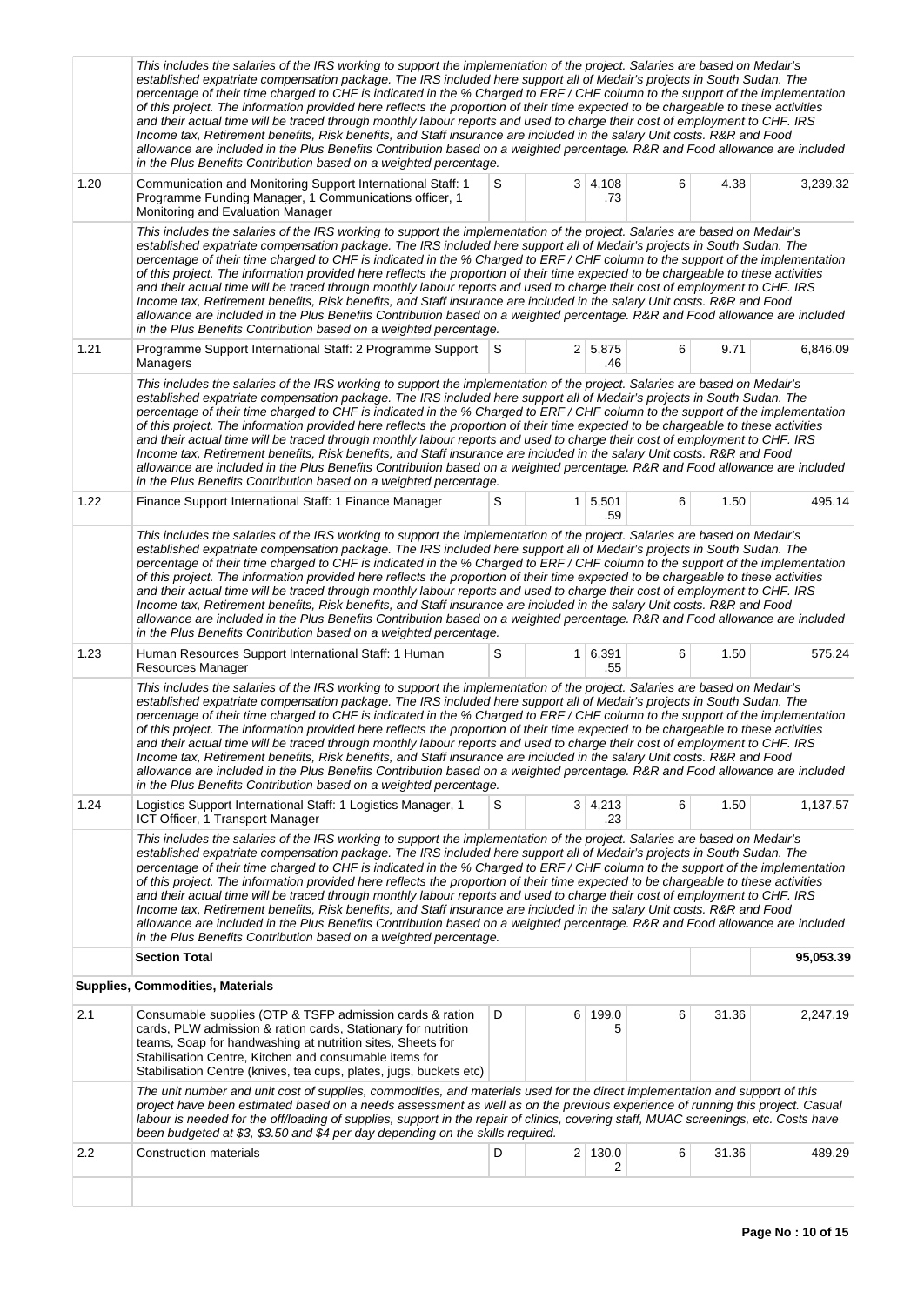| 2.3              | Equipment, furniture and accessories (Mattresses for<br>Stabilisation Centre, Chairs for nutrition sites, Tables for<br>nutrition sites, Mats for nutrition sites, Beds for Stabilisation<br>Centre, Mackintosh covers for SC mattresses)                                                                                                                                                                                                      | D   |                | 6 39.98       | 6 | 31.36 | 451.36    |  |
|------------------|------------------------------------------------------------------------------------------------------------------------------------------------------------------------------------------------------------------------------------------------------------------------------------------------------------------------------------------------------------------------------------------------------------------------------------------------|-----|----------------|---------------|---|-------|-----------|--|
| 2.4              | Incentives and Casual labour (Care Group Promoter<br>Incentives, Casual cover for SC nurses & CO, Casual labour<br>for onloading/offloading supplies, Casual labour for mass<br>MUAC screenings)                                                                                                                                                                                                                                               | D   | $\overline{4}$ | 212.0         | 6 | 31.36 | 1,596.27  |  |
|                  |                                                                                                                                                                                                                                                                                                                                                                                                                                                |     |                |               |   |       |           |  |
| 2.5              | Transport of nutrition stock, Referrals from OTP sites to SC,<br>Referral of critical SC patients, Transport for Care Group<br>promoters & nutrition trainings                                                                                                                                                                                                                                                                                 | D   | $\overline{4}$ | 3,042<br>.55  | 6 | 31.36 | 22,899.45 |  |
| 2.6              | Promotion and training (International celebration days, T-shirts<br>for Care Group volunteers, Printing of promotion materials &<br>stationary for Care Groups, Hire of training venues, Stationary<br>(pens, flipcharts etc) for Care Group monthly meetings &<br>nutrition trainings, Food & lodoging for Care Group promoters<br>& nutrition training)                                                                                      | I D | 6              | 188.9         | 6 | 31.36 | 2,132.72  |  |
|                  | <b>Section Total</b>                                                                                                                                                                                                                                                                                                                                                                                                                           |     |                |               |   |       | 29,816.28 |  |
| <b>Equipment</b> |                                                                                                                                                                                                                                                                                                                                                                                                                                                |     |                |               |   |       |           |  |
|                  |                                                                                                                                                                                                                                                                                                                                                                                                                                                |     |                |               |   |       |           |  |
| 3.1              | D<br>1 66.67<br>6<br>31.36<br>125.45<br>Laptop accessories<br>Medair has been implementing CHF funded grants in South Sudan for many years and our price estimates as presented in the<br>budget reflect our most recent actual purchases of similar items. Due to the harsh dusty environment and high usage, a<br>proportion of equipment needs regular replacement, repair and maintenance. Items include new and replacement equipment for |     |                |               |   |       |           |  |
|                  |                                                                                                                                                                                                                                                                                                                                                                                                                                                |     |                |               |   |       |           |  |
|                  | main base and field bases (for example printers, scanners, laptops, communications equipment, etc.)                                                                                                                                                                                                                                                                                                                                            |     |                |               |   |       |           |  |
| 3.2              | Household, IT, Power, and Communications equipment (e.g.<br>laptops and accessories, printers, phones, fridge, stove,<br>washing machine) for the support base                                                                                                                                                                                                                                                                                 | S   | 7 <sup>1</sup> | 504.1<br>8    | 6 | 6.10  | 1,291.71  |  |
|                  | <b>Section Total</b>                                                                                                                                                                                                                                                                                                                                                                                                                           |     |                |               |   |       | 1,417.16  |  |
|                  | <b>Contractual Services</b>                                                                                                                                                                                                                                                                                                                                                                                                                    |     |                |               |   |       |           |  |
| 4.1              | Surveys & evaluations                                                                                                                                                                                                                                                                                                                                                                                                                          | D   | 8 <sup>1</sup> | 212.6<br>9    | 6 | 31.36 | 3,201.58  |  |
|                  | Medair will carry out KPC surveys as well as incur legal fees. The unit number and unit cost based on previous experience of                                                                                                                                                                                                                                                                                                                   |     |                |               |   |       |           |  |
| 4.2              | running this project.<br>Legal fees, Translation                                                                                                                                                                                                                                                                                                                                                                                               | S   |                | 2 148.0<br>9  | 6 | 6.10  | 108.40    |  |
|                  |                                                                                                                                                                                                                                                                                                                                                                                                                                                |     |                |               |   |       |           |  |
|                  | <b>Section Total</b>                                                                                                                                                                                                                                                                                                                                                                                                                           |     |                |               |   |       | 3,309.98  |  |
| <b>Travel</b>    |                                                                                                                                                                                                                                                                                                                                                                                                                                                |     |                |               |   |       |           |  |
| 5.1              | Ground Travel (taxi to and from airport, travel to project site)                                                                                                                                                                                                                                                                                                                                                                               | D   | 65             | 0.39          | 6 | 27.34 | 41.58     |  |
| 5.2              | Ground Travel (taxi for support managers)                                                                                                                                                                                                                                                                                                                                                                                                      | S   |                | 10 56.82      | 6 | 6.10  | 207.96    |  |
| 5.3              | Continental flights (for programme staff)                                                                                                                                                                                                                                                                                                                                                                                                      | D   |                | 16 102.2<br>8 | 6 | 27.22 | 2,672.70  |  |
|                  | Continental flights take staff to and from Juba to the field location in Renk. Unit number and unit costs for continental and                                                                                                                                                                                                                                                                                                                  |     |                |               |   |       |           |  |
| 5.4              | intercontinental flights are based on previous experience of running this project and are based on recent actual costs incurred.<br>Continental flights (for support managers)                                                                                                                                                                                                                                                                 | S   |                | 8 684.8<br>2  | 6 | 6.10  | 2,005.15  |  |
|                  | Continental flights take staff to and from Juba to the field location in Renk. Unit number and unit costs for continental and<br>intercontinental flights are based on previous experience of running this project and are based on recent actual costs incurred.                                                                                                                                                                              |     |                |               |   |       |           |  |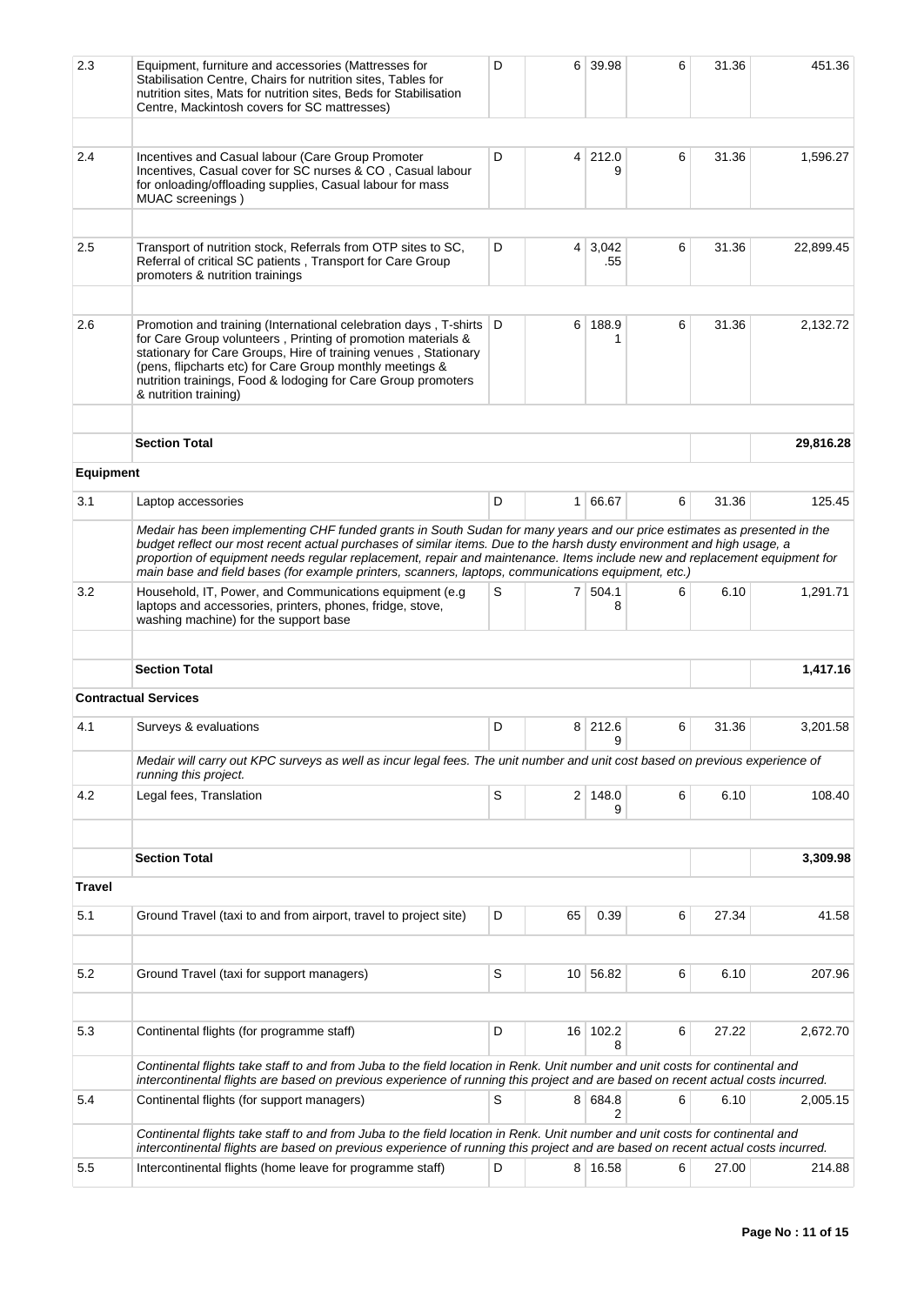|      | Intercontinental flights are for the following; contract break, monitoring, meetings and other management tasks. Unit number and<br>unit costs for continental and intercontinental flights are based on previous experience of running this project and are based on<br>recent actual costs incurred.                                        |   |   |                        |   |       |           |
|------|-----------------------------------------------------------------------------------------------------------------------------------------------------------------------------------------------------------------------------------------------------------------------------------------------------------------------------------------------|---|---|------------------------|---|-------|-----------|
| 5.6  | Intercontinental flights (home leave for support staff)                                                                                                                                                                                                                                                                                       | S |   | 8 734.6<br>6           | 6 | 6.10  | 2,151.08  |
|      | Intercontinental flights are for the following; contract break, monitoring, meetings and other management tasks. Unit number and<br>unit costs for continental and intercontinental flights are based on previous experience of running this project and are based on<br>recent actual costs incurred.                                        |   |   |                        |   |       |           |
| 5.7  | Rental of vehicle/boat, including fuel and maintenance                                                                                                                                                                                                                                                                                        | D |   | $5 \mid 356.5$<br>4    | 6 | 31.36 | 3,354.33  |
| 5.8  | Rental of vehicle/boat, including fuel and maintenance                                                                                                                                                                                                                                                                                        | S |   | 8 1,839<br>.75         | 6 | 6.10  | 5,386.79  |
|      | <b>Section Total</b>                                                                                                                                                                                                                                                                                                                          |   |   |                        |   |       | 16,034.47 |
|      | <b>General Operating and Other Direct Costs</b>                                                                                                                                                                                                                                                                                               |   |   |                        |   |       |           |
| 7.1  | Office supplies (cartridges, stationery, paper for the supporting<br>staff, business cards, label maker)                                                                                                                                                                                                                                      | S |   | 5 303.2<br>6           | 6 | 6.10  | 554.97    |
|      | Medair has directly implemented and supported the project in Renk for the past several years with support coming from the<br>bases in Renk, Juba, and Nairobi. Unit numbers and unit costs related to general operating and other direct costs have been<br>budgeted based on previous experience as well as recent actual costs in incurred. |   |   |                        |   |       |           |
| 7.2  | Transport for non-beneficiary goods, conference fees                                                                                                                                                                                                                                                                                          | D | 4 | 0.00                   | 6 | 27.00 | 0.00      |
|      |                                                                                                                                                                                                                                                                                                                                               |   |   |                        |   |       |           |
| 7.3  | Transport for non-beneficiary goods, conference fees, bank<br>fees                                                                                                                                                                                                                                                                            | S |   | 3 2,376<br>.95         | 6 | 6.10  | 2,609.89  |
| 7.4  | Communication costs (phone, internet, satellite                                                                                                                                                                                                                                                                                               | D | 3 | 0.00                   | 6 | 27.00 | 0.00      |
|      | communications) for the project                                                                                                                                                                                                                                                                                                               |   |   |                        |   |       |           |
| 7.5  | Communication costs (phone, internet, satellite<br>communications) for the supporting staff                                                                                                                                                                                                                                                   | S |   | $3 \mid 1,825$<br>.63  | 6 | 6.10  | 2,004.54  |
|      |                                                                                                                                                                                                                                                                                                                                               |   |   |                        |   |       |           |
| 7.6  | Visibility material (posters, sign boards, T-shirts, stamps,<br>stickers, billboards) for project                                                                                                                                                                                                                                             | D |   | 5 16.67                | 6 | 31.36 | 156.83    |
| 7.7  | Visibility material (posters, sign boards, T-shirts, stamps,                                                                                                                                                                                                                                                                                  | S |   | 5 60.02                | 6 | 6.10  | 109.84    |
|      | stickers, billboards) for support                                                                                                                                                                                                                                                                                                             |   |   |                        |   |       |           |
| 7.8  | Facility maintenance, and supplies. (Warehouse maintenance,<br>supplies, generators, water for warehouse, warehouse rent)                                                                                                                                                                                                                     | D |   | 4 59.12                | 6 | 31.36 | 444.96    |
|      |                                                                                                                                                                                                                                                                                                                                               |   |   |                        |   |       |           |
| 7.9  | Facility maintenance, supplies, furniture, and utilities (Office,<br>house repairs, electrical repairs, gas, electricity, water)                                                                                                                                                                                                              | S |   | 6 732.2<br>5           | 6 | 6.10  | 1,608.02  |
|      |                                                                                                                                                                                                                                                                                                                                               |   |   |                        |   |       |           |
| 7.10 | Office equipment maintenance, security supplies, training,<br>maintenance (Warehouse security maintenance)                                                                                                                                                                                                                                    | D | 6 | 6.63                   | 6 | 31.36 | 74.85     |
| 7.11 | Office equipment maintenance, security supplies, training, and                                                                                                                                                                                                                                                                                | S |   | 8 197.6                | 6 | 6.10  | 578.75    |
|      | maintenance (locks, batteries, fire alarms, fire extinguishers)                                                                                                                                                                                                                                                                               |   |   | 6                      |   |       |           |
| 7.12 | Rent of nutrition storage                                                                                                                                                                                                                                                                                                                     | D |   | $1 \mid 418.1$<br>4    | 6 | 31.36 | 786.77    |
|      |                                                                                                                                                                                                                                                                                                                                               |   |   |                        |   |       |           |
| 7.13 | Office rent for support base                                                                                                                                                                                                                                                                                                                  | S |   | $1 \mid 11,76$<br>1.52 | 6 | 6.10  | 4,304.72  |